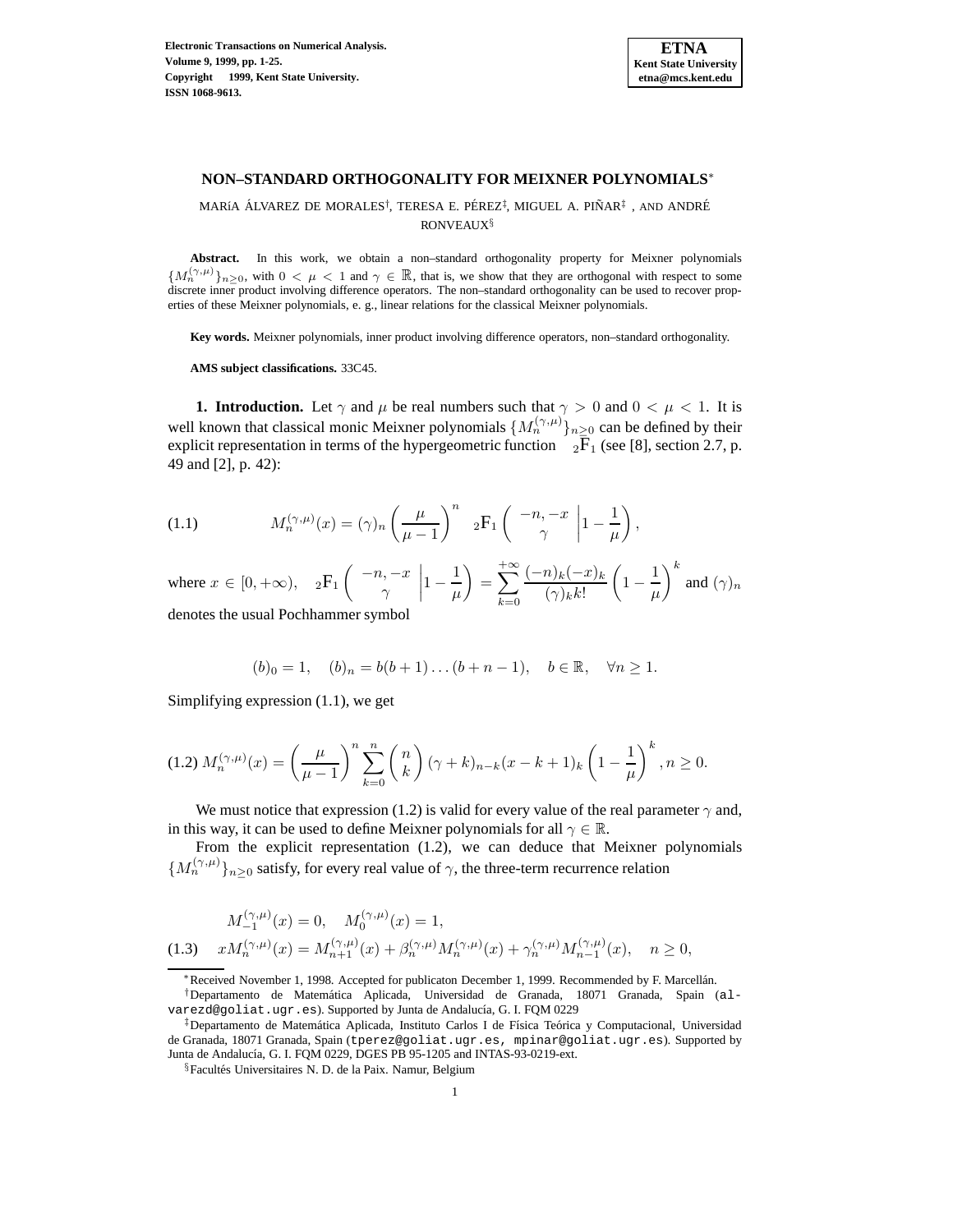where

(1.4) 
$$
\beta_n^{(\gamma,\mu)} = \frac{n(1+\mu)+\mu\gamma}{1-\mu}, \quad \gamma_n^{(\gamma,\mu)} = \frac{n\mu(n-1+\gamma)}{(\mu-1)^2}.
$$

Whenever  $\gamma \neq 0, -1, -2, \ldots$ , we have  $\gamma_n^{(\gamma,\mu)} \neq 0$ , for all  $n \geq 1$ , and Favard's theorem (see Chihara [5], p. 21) ensures the orthogonality of the sequence  $\{M_n^{(\gamma,\mu)}\}_{n>0}$  with respect to some quasi–definite linear functional. If  $\gamma > 0$  the functional is positive definite and the polynomials are orthogonal with respect to the weight function  $\rho^{(\gamma,\mu)}(x) = \frac{\mu^x \Gamma(\gamma + x)}{\Gamma(\gamma)\Gamma(x+1)}$ on the interval  $[0, +\infty)$ . For  $\gamma = 0, -1, -2, \ldots$ , from expression (1.4), we deduce that the coefficient  $\gamma_n^{(\gamma,\mu)}$  vanishes for some value of n. So, in this case, we can not deduce orthogonality results from Favard's theorem.

The main aim of this paper is to obtain orthogonality properties for the sequence of Meixner polynomials  $\{M_n^{(\gamma,\mu)}\}_{n\geq 0}$ , with  $\gamma \in \mathbb{R}$  and  $0 < \mu < 1$ . In fact, we are going to show that they are orthogonal with respect to a discrete inner product involving difference operators.

Similar results for different families of classical polynomials, but in the continuous case, have been obtained by several authors. For instance, K. H. Kwon and L. L. Littlejohn, in [6], established the orthogonality of the generalized Laguerre polynomials  $\{L_n^{(-k)}\}_{n>0}, \quad k \ge 1$ , with respect to a Sobolev inner product of the form:

$$
\langle f, g \rangle = (f(0), f'(0), \dots, f^{(k-1)}(0)) \mathbf{A} \begin{pmatrix} g(0) \\ g'(0) \\ \vdots \\ g^{(k-1)}(0) \end{pmatrix} + \int_0^{+\infty} f^{(k)}(x) g^{(k)}(x) e^{-x} dx,
$$

being **A** a symmetric  $k \times k$  real matrix. In [7], the same authors showed that the Jacobi polynomials  $\{P_n^{(-1,-1)}\}_{n>0}$ , are orthogonal with respect to the inner product

$$
(f,g)_1 = d_1 f(1)g(1) + d_2 f(-1)g(-1) + \int_{-1}^1 f'(x)g'(x)dx,
$$

where  $d_1$  and  $d_2$  are real numbers.

Later, in [9], T. E. Pérez and M. A. Piñar gave an unified approach to the orthogonality of the generalized Laguerre polynomials  $\{L_n^{(\alpha)}\}_{n\geq 0}$ , for any real value of the parameter  $\alpha$ , by proving their orthogonality with respect to a Sobolev non–diagonal inner product, whereas, in [10], they have shown how to use this orthogonality to obtain different properties of the generalized Laguerre polynomials.

M. Alfaro, M.L. Rezola, T.E. Pérez and M.A. Piñar, in [1], have studied sequences of polynomials which are orthogonal with respect to a Sobolev bilinear form defined by

$$
(1.5) \ \mathcal{B}_{S}^{(N)}(f,g) = (f(c), f'(c), \dots, f^{(N-1)}(c)) \mathbf{A} \begin{pmatrix} g(c) \\ g'(c) \\ \vdots \\ g^{(N-1)}(c) \end{pmatrix} + \langle u, f^{(N)}g^{(N)} \rangle,
$$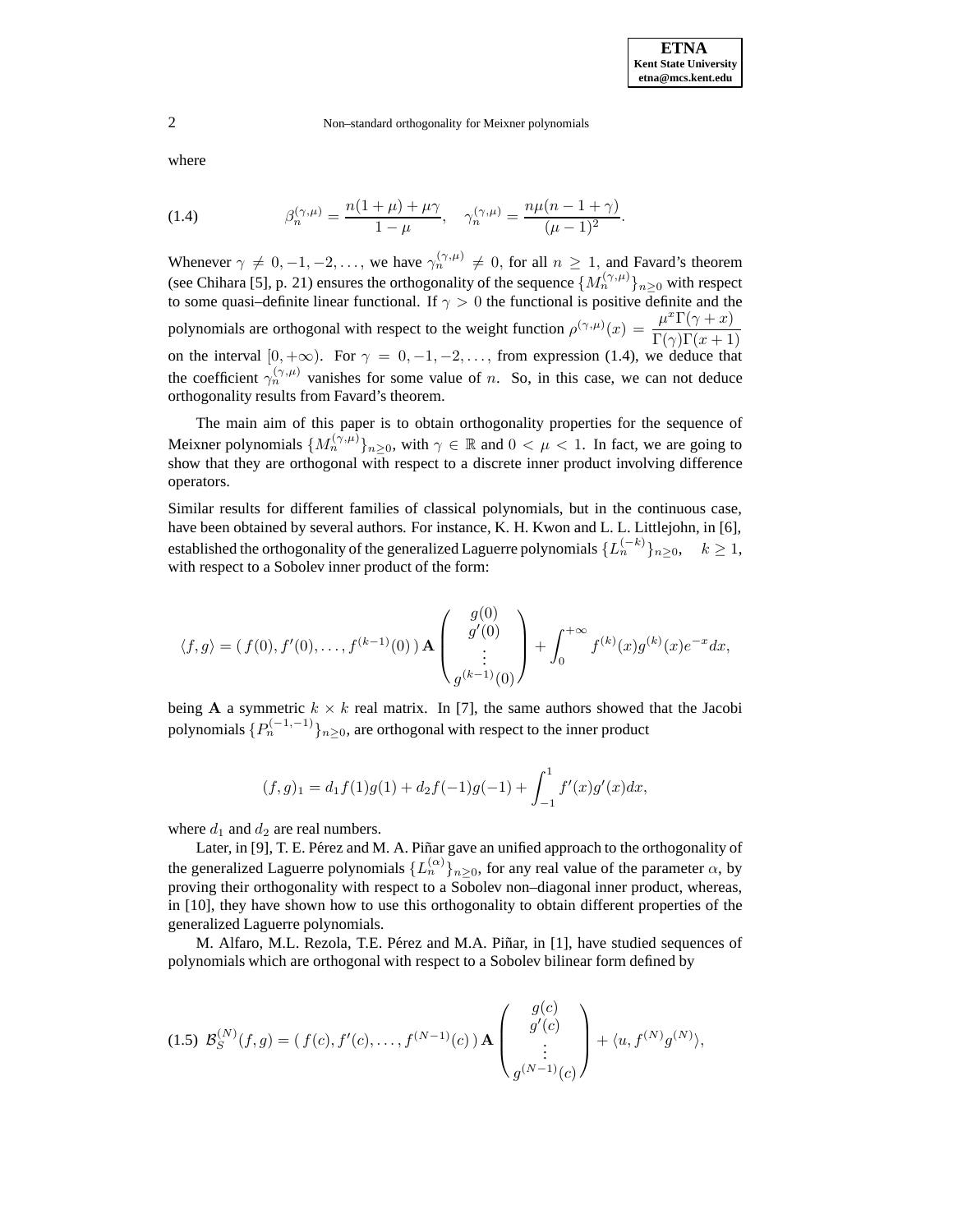where u is a quasi-definite linear functional,  $c \in \mathbb{R}$ , N is a positive integer, and **A** is a symmetric  $N \times N$  real matrix such that each of its principal submatrices is regular. In particular, they deduced that Jacobi polynomials  $\{P_n^{(-N,\beta)}\}_{n\geq 0}$ , for  $\beta+N$  not a negative integer, are orthogonal with respect to  $(1.5)$ , for u the Jacobi functional Jacobi corresponding to the weight function  $\rho^{(0,\beta+N)}(x) = (1+x)^{\beta+N}$  and  $c=1$ .

In a recent paper [3], M. Álvarez de Morales, T.E. Pérez and M.A. Piñar have studied the sequence of the monic Gegenbauer polynomials  ${C_n^{(-N+\frac{1}{2})}}_{n \geq 0}$ , for  $N \geq 1$  a positive integer. They have shown that this sequence is orthogonal with respect to a Sobolev inner product of the form

$$
(f,g)_S^{(2N)} =
$$
  
(1.6) 
$$
= (F(1)|F(-1)) \mathbf{A} (G(1)|G(-1))^{T} + \int_{-1}^{1} f^{(2N)}(x)g^{(2N)}(x)(1-x^2)^{N} dx,
$$

where

$$
(F(1)|F(-1)) = (f(1), f'(1), \ldots, f^{(N-1)}(1), f(-1), f'(-1), \ldots, f^{(N-1)}(-1)),
$$

 $\mathbf{A} = \mathcal{Q}^{-1} \mathbf{D}(\mathcal{Q}^{-1})^T$ ,  $\mathcal{Q}$  is a regular matrix whose elements are the consecutives derivatives of the Gegenbauer polynomials evaluated at the points 1 and −1, and **D** is an arbitrary diagonal positive definite matrix.

The structure of the paper is as follows. In Section 2, from the explicit representation of monic Meixner polynomials,  $\{M_n^{(\gamma,\mu)}\}_{n\geq 0}$ , for  $\gamma \in \mathbb{R}$ , we deduce some of their usual properties, namely the three-term recurrence relation, the difference property, the second order difference equation, etc. In Section 3, we define an inner product involving difference operators of the form

(1.7) 
$$
(f,g)_S^{(K,\gamma+K)} = \sum_{x=0}^{+\infty} F(x) \Lambda^{(K)} G(x)^T \rho^{(\gamma+K,\mu)}(x), \quad x \in [0,+\infty),
$$

where  $K \geq 0$  is a non negative integer,

$$
F(x) = (f(x), \Delta f(x), \ldots, \Delta^K f(x)),
$$

 $\Delta$  and  $\nabla$  are, respectively, the forward and backward difference operators defined by

$$
\Delta f(x) = f(x+1) - f(x), \quad \nabla f(x) = f(x) - f(x-1),
$$

 $\rho^{(\gamma+K,\mu)}$  denotes the weight function associated with the classical Meixner polynomials  ${M_n^{(\gamma+K,\mu)}}_{n>0}$ , and  $\Lambda^{(K)}$  is a real symmetric and positive definite  $(K+1) \times (K+1)$  matrix. We show that the sequences of polynomials,  $\{M_n^{(\gamma,\mu)}\}_{n\geq 0}$ , for  $\gamma \in \mathbb{R}$  and  $0 < \mu < 1$ , is a sequence of monic orthogonal polynomials (MOPS) with respect to the inner product  $(.,.)_{S}^{(K,\gamma+K)}$ , where  $K \ge \max\{0, [-\gamma+1]\}.$ 

Section 4 of the paper is devoted to the study of a difference operator,  $\mathcal{F}^{(K)}$ , which is defined on the space of the real polynomials,  $\mathbb{P}$ , and is symmetric with respect to the inner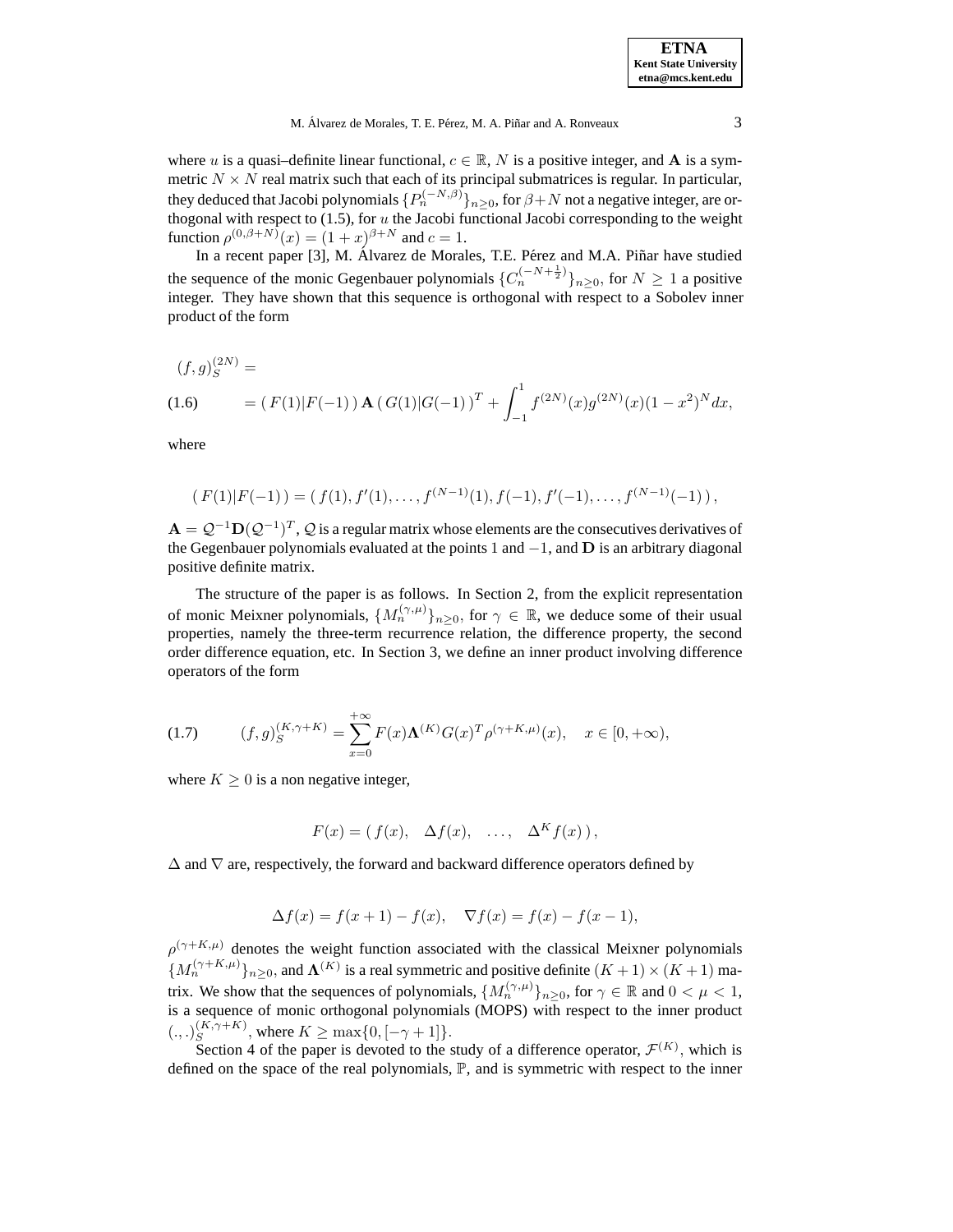product (1.7). From the expression of this operator, we can establish several relations between Meixner polynomials  $\{M_n^{(\gamma,\mu)}\}_{n>0}$ , and classical Meixner polynomials  $\{M_n^{(\gamma+K,\mu)}\}_{n>0}$ . Finally, in Section 5, we study the sequence of Meixner polynomials  $\{M_n^{(-N,\mu)}\}_{n>0}, N=$  $0, 1, 2, \ldots$ 

**2. The Meixner polynomials.** Let  $\gamma$  and  $\mu$  be real numbers such that  $\gamma > 0$  and  $0 < \pi$  $\mu$  < 1. The explicit representation of the *n*-th classical monic Meixner polynomials is given by

$$
(2.1) M_n^{(\gamma,\mu)}(x) = \left(\frac{\mu}{\mu-1}\right)^n \sum_{k=0}^n \binom{n}{k} \left(\gamma+k\right)_{n-k} (x-k+1)_k \left(1-\frac{1}{\mu}\right)^k, n \ge 0.
$$

Notice that for every real value of the parameter  $\gamma$ , expression (2.1) defines a monic polynomial of exact degree n. In this way, for  $\gamma \in \mathbb{R}$ , we can define a family of monic polynomials  $\{M_n^{(\gamma,\mu)}\}_{n>0}$ , which is a basis of the linear space of real polynomials,  $\mathbb P$ . These polynomials will be called *generalized Meixner polynomials*.

Very simple and straightforward manipulations of the explicit representation show that the main algebraic properties of the classical Meixner polynomials remains for the generalized Meixner polynomials.

PROPOSITION 2.1. Let  $\gamma$  be an arbitrary real number and  $0 < \mu < 1$ . Then, the *generalized Meixner polynomials*  $\{M_n^{(\gamma,\mu)}\}_{n\geq 0}$  *satisfy the following properties:* 

*i) Three-term recurrence relation*

$$
M_{-1}^{(\gamma,\mu)}(x) = 0, \quad M_0^{(\gamma,\mu)}(x) = 1,
$$
  
(2.2) 
$$
xM_n^{(\gamma,\mu)}(x) = M_{n+1}^{(\gamma,\mu)}(x) + \beta_n^{(\gamma,\mu)}M_n^{(\gamma,\mu)}(x) + \gamma_n^{(\gamma,\mu)}M_{n-1}^{(\gamma,\mu)}(x), \quad n \ge 0,
$$

*where*

(2.3) 
$$
\beta_n^{(\gamma,\mu)} = \frac{n(1+\mu)+\mu\gamma}{1-\mu}, \quad \gamma_n^{(\gamma,\mu)} = \frac{n\mu(n-1+\gamma)}{(\mu-1)^2}.
$$

*ii)* For any integer k,  $0 \leq k \leq n$ , we have

(2.4) 
$$
ii.1) \quad \Delta^k M_n^{(\gamma,\mu)}(x) = (n-k+1)_k M_{n-k}^{(\gamma+k,\mu)}(x),
$$

(2.5) 
$$
ii.2) \quad \nabla^k M_n^{(\gamma,\mu)}(x) = (n-k+1)_k M_{n-k}^{(\gamma+k,\mu)}(x-k).
$$

*iii) Structure relations*

$$
(2.6) \quad iii.1) \quad \left(\frac{x+\gamma}{n}\right) \Delta M_n^{(\gamma,\mu)}(x) = M_n^{(\gamma,\mu)}(x) + \left(\frac{\gamma+n-1}{1-\mu}\right) M_{n-1}^{(\gamma,\mu)}(x),
$$

$$
(2.7) \quad iii.2) \quad \frac{x}{n} \nabla M_n^{(\gamma,\mu)}(x) = M_n^{(\gamma,\mu)}(x) + \left(\frac{\mu}{\mu-1}\right) (1-\gamma-n) M_{n-1}^{(\gamma,\mu)}(x).
$$

*iv) Second order difference equation*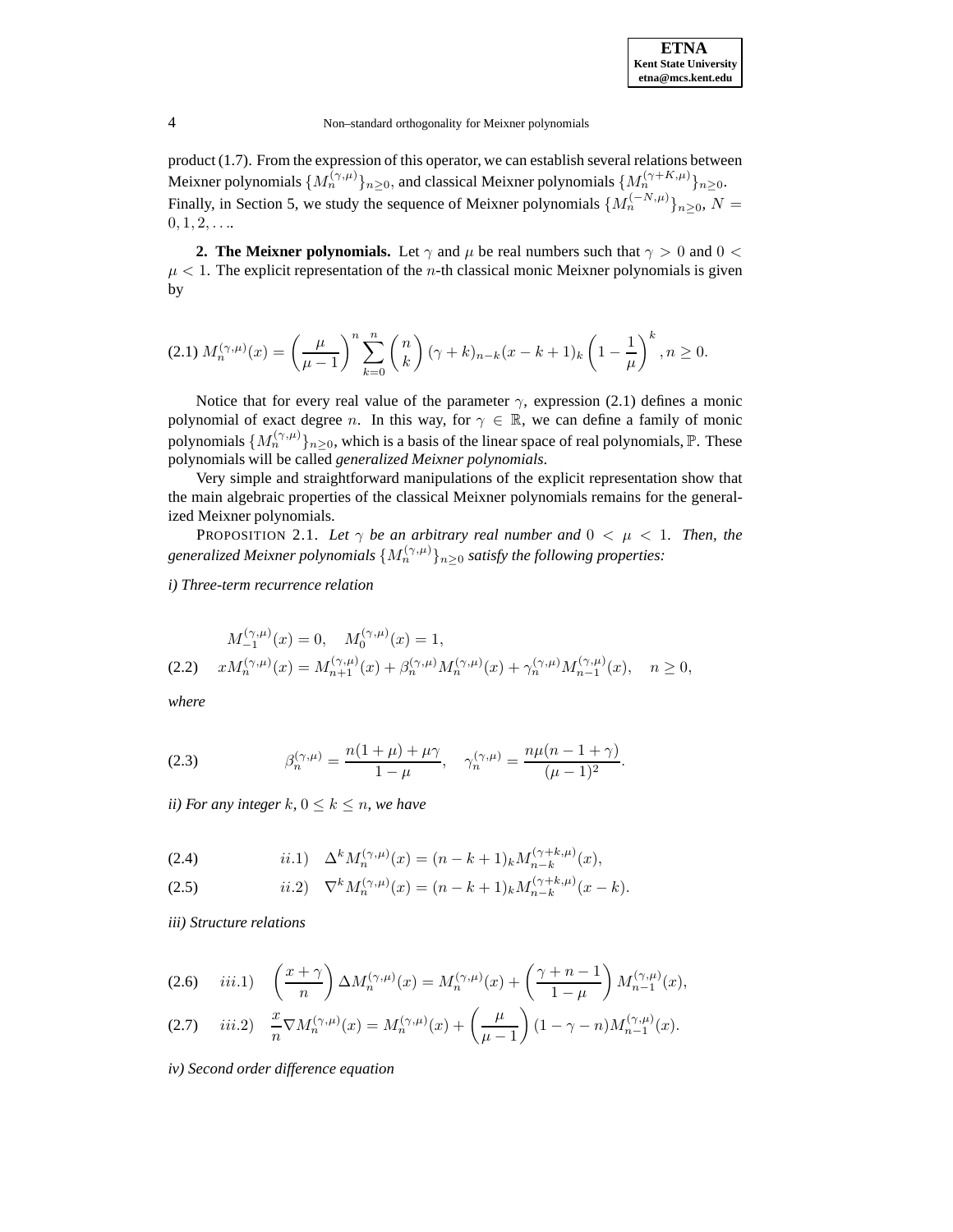$$
(2.8) \t x\Delta\nabla y + [(\mu - 1)x + \mu\gamma]\Delta y + (1 - \mu)ny = 0,
$$

*where*  $y = M_n^{(\gamma,\mu)}(x)$ . *v)* ∆*-representation*

(2.9) 
$$
M_n^{(\gamma,\mu)}(x) = \frac{1}{n+1} \Delta M_{n+1}^{(\gamma,\mu)}(x) + \frac{\mu}{1-\mu} \Delta M_n^{(\gamma,\mu)}(x).
$$

*vi)* ∇*-representation*

(2.10) 
$$
M_n^{(\gamma,\mu)}(x) = \frac{1}{n+1} \nabla M_{n+1}^{(\gamma,\mu)}(x) + \frac{1}{1-\mu} \nabla M_n^{(\gamma,\mu)}(x).
$$

PROPOSITION 2.2. *For the same conditions of Proposition 2.1, we have*

i) 
$$
M_n^{(\gamma,\mu)}(x) = \sum_{i=0}^k {k \choose i} \left(\frac{\mu}{\mu-1}\right)^i \Delta^i M_n^{(\gamma-k,\mu)}(x) =
$$
  
(2.11) 
$$
= \left(I + \frac{\mu}{\mu-1} \Delta\right)^k M_n^{(\gamma-k,\mu)}(x).
$$

ii) 
$$
M_n^{(\gamma,\mu)}(x) = \sum_{i=0}^k {k \choose i} \left(\frac{1}{\mu-1}\right)^i \nabla^i M_n^{(\gamma-k,\mu)}(x+k) =
$$
  
(2.12) 
$$
= \left(I + \frac{1}{\mu-1} \nabla\right)^k M_n^{(\gamma-k,\mu)}(x+k).
$$

*Proof.* i) The case  $k = 0$  is trivial. Using expression (2.9) and property (2.4), we obtain

$$
\left(I + \frac{\mu}{\mu - 1}\Delta\right)M_n^{(\gamma - 1, \mu)}(x) = M_n^{(\gamma - 1, \mu)}(x) + \frac{\mu}{\mu - 1}\Delta M_n^{(\gamma - 1, \mu)}(x) =
$$
  
= 
$$
\frac{1}{n + 1}\Delta M_{n + 1}^{(\gamma - 1, \mu)}(x) = M_n^{(\gamma, \mu)}(x).
$$

Finally, the result follows from the identity

(2.13) 
$$
\left(I + \frac{\mu}{\mu - 1} \Delta\right)^n f(x) = \sum_{j=0}^n {n \choose j} \left(\frac{\mu}{\mu - 1}\right)^j \Delta^j f(x).
$$

ii) It is analogous to i) but now using the property

(2.14) 
$$
\left(I + \frac{1}{\mu - 1} \nabla\right)^n f(x) = \sum_{j=0}^n {n \choose j} \left(\frac{1}{\mu - 1}\right)^j \nabla^j f(x).
$$

 $\Box$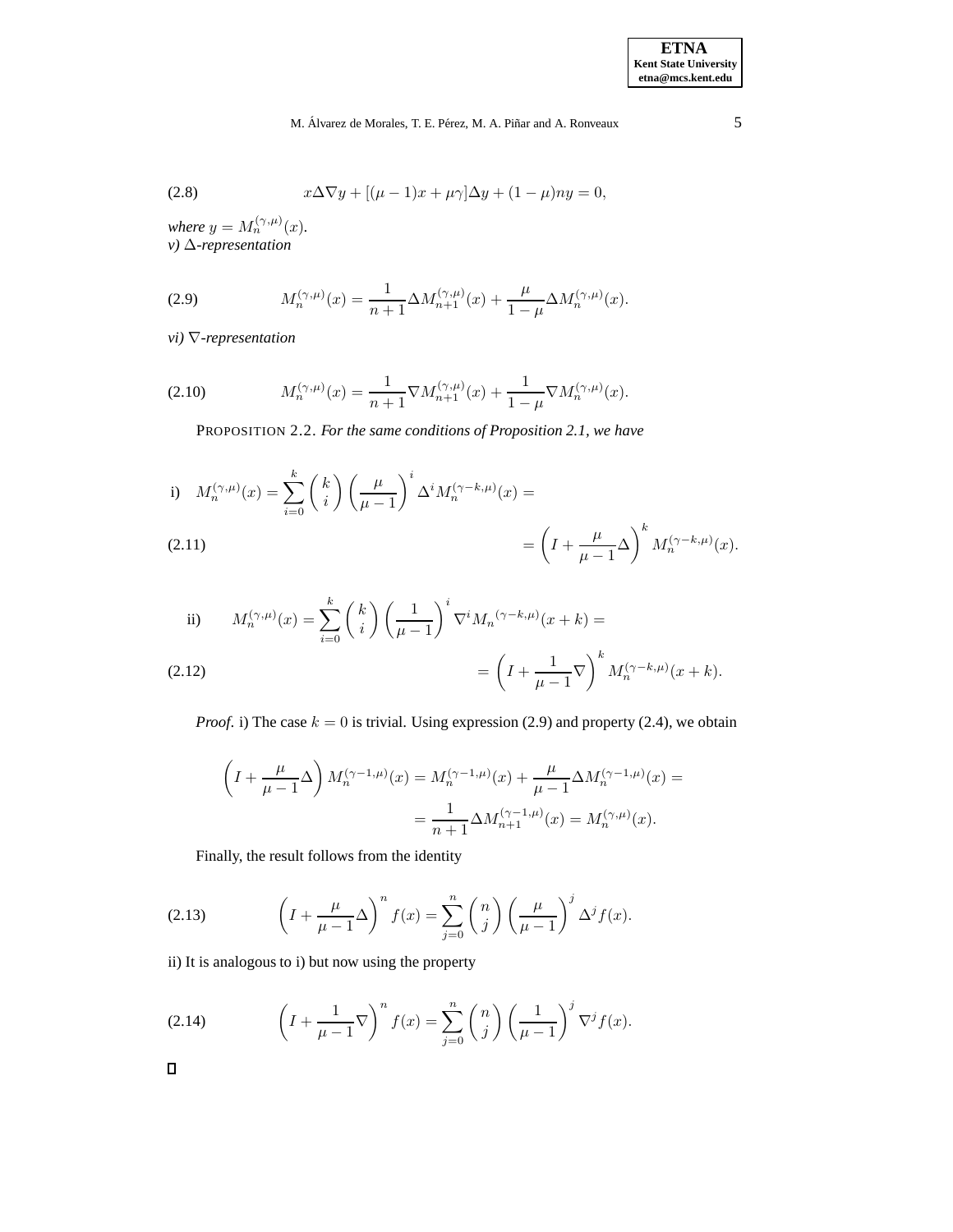**3. Non-standard orthogonality.** Let  $K \geq 0$  be an integer. Let us define a lower triangular  $(K + 1) \times (K + 1)$  matrix  $L(K) =$ 

$$
\left(\begin{array}{c} \left(\begin{array}{c} K \\ 1 \end{array}\right) \left(\frac{\mu}{\mu-1}\right) & 0 & 0 & \cdots & 0 \\ \left(\begin{array}{c} K \\ 2 \end{array}\right) \left(\frac{\mu}{\mu-1}\right)^2 & \left(\begin{array}{c} K-1 \\ 1 \end{array}\right) \left(\frac{\mu}{\mu-1}\right) & 1 & \cdots & 0 \\ \vdots & \vdots & \vdots & \ddots & \vdots \\ \left(\begin{array}{c} K \\ K \end{array}\right) \left(\frac{\mu}{\mu-1}\right)^K & \left(\begin{array}{c} K-1 \\ K-1 \end{array}\right) \left(\frac{\mu}{\mu-1}\right)^{K-1} & \left(\begin{array}{c} K-2 \\ K-2 \end{array}\right) \left(\frac{\mu}{\mu-1}\right)^{K-2} & \cdots & 1 \end{array}\right)
$$

From this, we can define a real symmetric matrix  $\Lambda^{(K)}$  by means of

$$
\Lambda^{(K)} := \mathbf{L}(K)\mathbf{L}(K)^T.
$$

If we denote  $\boldsymbol{\Lambda}^{(K)} = (\lambda_{m,k})_{m,k=0}^K$  , then

$$
\lambda_{m,k} = \sum_{p=0}^{\min\{m,k\}} (-1)^{m+k} \left(\frac{K-p}{m-p}\right) \left(\frac{K-p}{k-p}\right) \left(\frac{\mu}{1-\mu}\right)^{m+k-2p}, \quad 0 \le m, k \le K.
$$

Obviously,  $\Lambda^{(K)}$  is positive definite since expression (3.1) constitutes the Cholesky factorization for  $\Lambda^{(K)}$ , (see [12], p. 174), and det  $(\Lambda^{(K)}) = 1$ .

Letting  $K \geq 0$  be an integer and  $\gamma > -K$  a real number, we define an inner product involving the difference operators by means of the expression

(3.2) 
$$
(f,g)_{\Delta}^{(K,\gamma)} = \sum_{x=0}^{+\infty} F(x) \Lambda^{(K)} G(x)^T \rho^{(\gamma+K,\mu)}(x), \quad x \in [0,+\infty),
$$

where  $F(x)$  are  $G(x)$  are two vectors, defined by

$$
F(x) = (f(x), \Delta f(x), \dots, \Delta^K f(x)),
$$
  
\n
$$
G(x) = (g(x), \Delta g(x), \dots, \Delta^K g(x)),
$$

and

$$
\rho^{(\gamma+K,\mu)}(x) = \frac{\mu^x \Gamma(\gamma+K+x)}{\Gamma(\gamma+K)\Gamma(x+1)},
$$

is the Meixner weight function.

Since  $\gamma + K > 0$ , the series (3.2) converges and, as consequence of the positive definite character of the symmetric matrix  $\mathbf{\Lambda}^{(K)}$ , we conclude that  $(.,.)_{\Delta}^{(K,\gamma)}$  is an inner product. By analogy with the Sobolev inner products, the inner product  $(3.2)$  will be called  $\Delta$ –Sobolev inner product.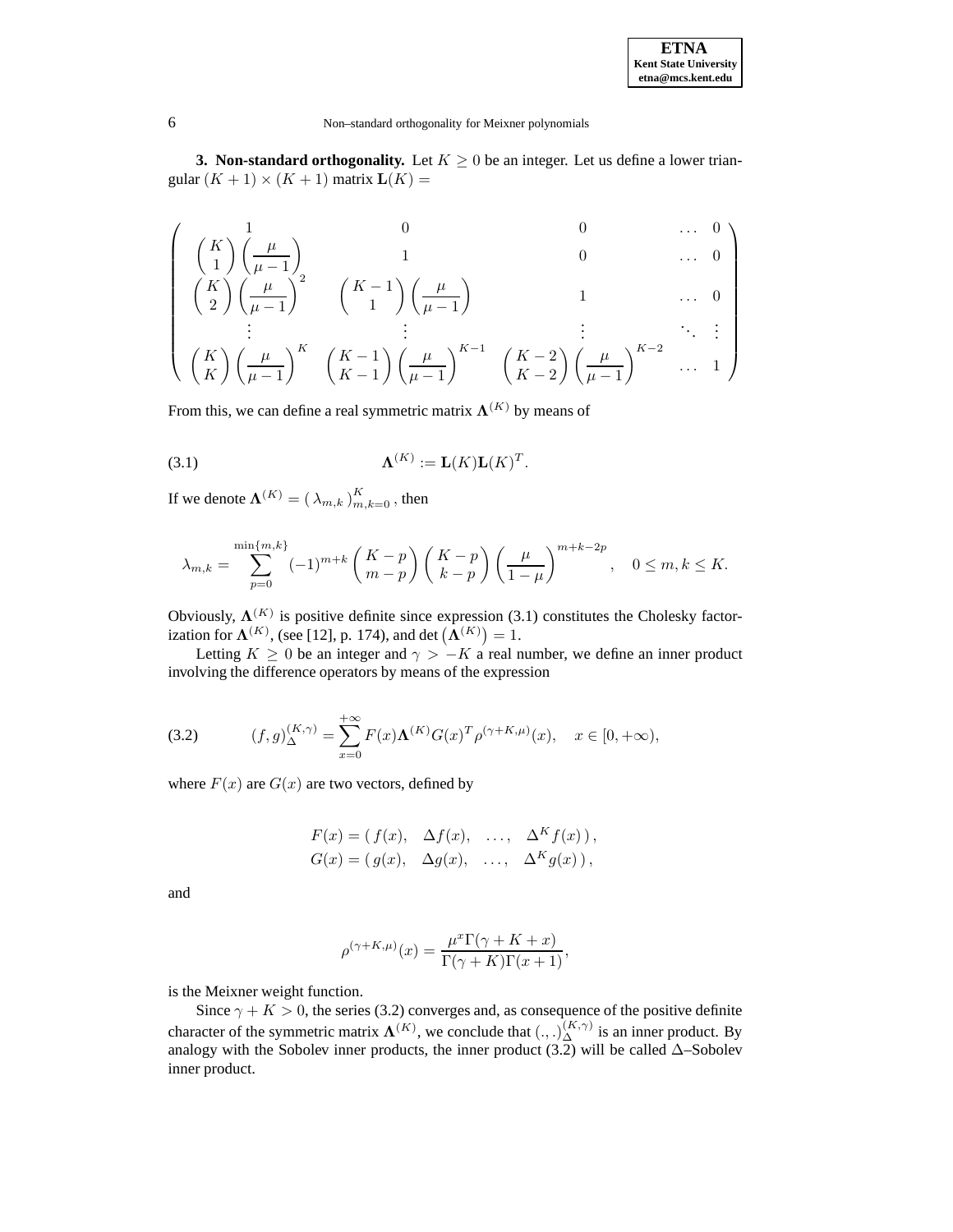| <b>ETNA</b>                  |
|------------------------------|
| <b>Kent State University</b> |
| etna@mcs.kent.edu            |

REMARK 1. In the case  $K = 0$  and, therefore,  $\gamma > 0$ , the inner product (3.2) is the standard inner product associated to the classical weight function  $\rho^{(\gamma,\mu)}$ , i. e.,

$$
(f,g) = (f,g)_{\Delta}^{(0,\gamma)} = \sum_{x=0}^{+\infty} f(x)g(x)\rho^{(\gamma,\mu)}(x), \quad x \in [0,+\infty).
$$

REMARK 2. Substituting the explicit expression for the elements of  $\Lambda^{(K)}$  in (3.2), we obtain

(3.3) 
$$
(f,g)^{(K,\gamma)}_{\Delta} = \sum_{x=0}^{+\infty} \sum_{m,k=0}^{K} \lambda_{m,k} \Delta^m (f(x)) \Delta^k (g(x)) \rho^{(\gamma+K,\mu)}(x).
$$

From now on, we denote by  $\rho$  the Meixner classical weight function  $\rho^{(\gamma+K,\mu)}$ .

From the explicit expression of the matrix  $L(K)$ , it is possible to obtain a representation of the inner product (3.2) in terms of the forward difference operator  $\Delta$ .

PROPOSITION 3.1. Let  $\gamma$  and  $\mu$  be real numbers such that  $0 < \mu < 1$ , and let  $K \geq 0$  be *an integer with*  $\gamma + K > 0$ *. Then, for two arbitrary polynomials f and g, the inner product (3.2) can be written in the form:*

$$
(f,g)_{\Delta}^{(K,\gamma)} =
$$
  
(3.4) 
$$
= \sum_{x=0}^{+\infty} \sum_{j=0}^{K} \left( I + \frac{\mu}{\mu - 1} \Delta \right)^{K-j} \Delta^{j} f(x) \left( I + \frac{\mu}{\mu - 1} \Delta \right)^{K-j} \Delta^{j} g(x) \rho(x).
$$

*Proof.* Using expression (2.13), the product  $F(x)L(K)$  transforms into

$$
(f(x), \Delta f(x), \ldots, \Delta^K f(x)) \mathbf{L}(K) =
$$

$$
= \left( \left( I + \frac{\mu}{\mu - 1} \Delta \right)^K f(x), \left( I + \frac{\mu}{\mu - 1} \Delta \right)^{K-1} \Delta f(x), \dots, \Delta^K f(x) \right).
$$

 $\Box$ 

In the following Proposition, we establish a recurrent expression for the inner product defined in (3.2).

PROPOSITION 3.2. *In the above conditions, the inner product (3.2) can be written in the following recurrent form*

$$
(f,g)_{\Delta}^{(K,\gamma)} = \left( \left( I + \frac{\mu}{\mu - 1} \Delta \right) f, \left( I + \frac{\mu}{\mu - 1} \Delta \right) g \right)_{\Delta}^{(K-1,\gamma)} + \sum_{x=0}^{+\infty} \Delta^K f(x) \Delta^K g(x) \rho(x).
$$
\n(3.5)

*Proof*. From (3.4), we have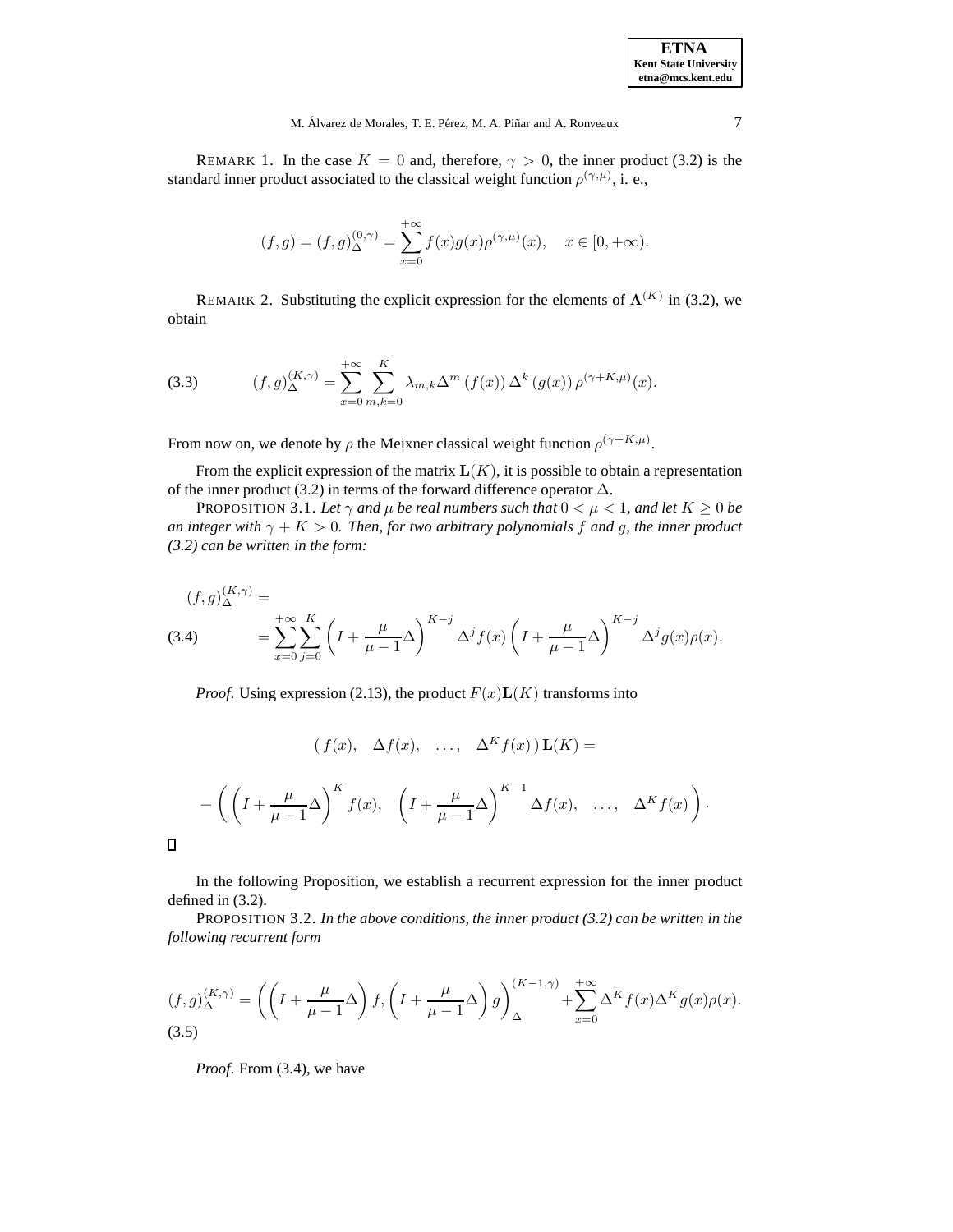.

#### 8 Non–standard orthogonality for Meixner polynomials

$$
(f,g)_{\Delta}^{(K,\gamma)} = \sum_{x=0}^{+\infty} \sum_{j=0}^{K} \left( I + \frac{\mu}{\mu - 1} \Delta \right)^{K-j} \Delta^{j} f(x) \left( I + \frac{\mu}{\mu - 1} \Delta \right)^{K-j} \Delta^{j} g(x) \rho(x) =
$$
  
\n
$$
= \sum_{x=0}^{+\infty} \sum_{j=0}^{K-1} \left( I + \frac{\mu}{\mu - 1} \Delta \right)^{K-j} \Delta^{j} f(x) \left( I + \frac{\mu}{\mu - 1} \Delta \right)^{K-j} \Delta^{j} g(x) \rho(x) +
$$
  
\n
$$
+ \sum_{x=0}^{+\infty} \Delta^{K} f(x) \Delta^{K} g(x) \rho(x) =
$$
  
\n
$$
= \sum_{x=0}^{+\infty} \sum_{j=0}^{K-1} \left( I + \frac{\mu}{\mu - 1} \Delta \right)^{K-j-1} \Delta^{j} \left( \left( I + \frac{\mu}{\mu - 1} \Delta \right) f(x) \right) \left( I + \frac{\mu}{\mu - 1} \Delta \right)^{K-j-1}
$$
  
\n
$$
\Delta^{j} \left( \left( I + \frac{\mu}{\mu - 1} \Delta \right) g(x) \right) \rho(x) + \sum_{x=0}^{+\infty} \Delta^{K} f(x) \Delta^{K} g(x) \rho(x) =
$$
  
\n
$$
= \left( \left( I + \frac{\mu}{\mu - 1} \Delta \right) f, \left( I + \frac{\mu}{\mu - 1} \Delta \right) g \right)_{\Delta}^{(K-1,\gamma)} + \sum_{x=0}^{+\infty} \Delta^{K} f(x) \Delta^{K} g(x) \rho(x).
$$

 $\Box$ 

In the following theorem we establish the orthogonality of generalized Meixner polynomials  $\{M_n^{(\gamma,\mu)}\}_{n\geq 0}$ , for  $\gamma \in \mathbb{R}$  and  $0 < \mu < 1$ , with respect to the inner product (3.4).

**THEOREM 3.3.** Let  $\gamma$  and  $\mu$  be real numbers such that  $0 < \mu < 1$ . The sequence of *generalized Meixner polynomials*  $\{M_n^{(\gamma,\mu)}\}_{n\geq 0}$  *is a MOPS with respect to the*  $\Delta$ –*Sobolev inner product*  $(.,.)_{\Delta}^{(K,\gamma)},$  *where*  $K \ge \max\{0, [-\gamma + 1]\}.$ 

*Proof.* We compute the inner product of two generalized Meixner polynomials  $M_n^{(\gamma,\mu)}$ and  $M_m^{(\gamma,\mu)}$ . From relations (2.4) and (2.11), we get

$$
\left(M_n^{(\gamma,\mu)}, M_m^{(\gamma,\mu)}\right)_{\Delta}^{(K,\gamma)} = \sum_{x=0}^{+\infty} \sum_{j=0}^K \left(I + \frac{\mu}{\mu - 1}\Delta\right)^{K-j} \Delta^j M_n^{(\gamma,\mu)}(x)
$$
  

$$
\left(I + \frac{\mu}{\mu - 1}\Delta\right)^{K-j} \Delta^j M_m^{(\gamma,\mu)}(x) \rho(x) =
$$
  

$$
= \sum_{x=0}^{+\infty} \sum_{j=0}^K (n - j + 1)_j (m - j + 1)_j \left(I + \frac{\mu}{\mu - 1}\Delta\right)^{K-j} M_{n-j}^{(\gamma+j,\mu)}(x)
$$
  

$$
\left(I + \frac{\mu}{\mu - 1}\Delta\right)^{K-j} M_{m-j}^{(\gamma+j,\mu)}(x) \rho(x) =
$$
  

$$
= \sum_{x=0}^{+\infty} \sum_{j=0}^K (n - j + 1)_j (m - j + 1)_j M_{n-j}^{(\gamma + K, \mu)}(x) M_{m-j}^{(\gamma + K, \mu)}(x) \rho(x),
$$

where we assume  $M_i^{(\gamma + K, \mu)} = 0$ , for  $i < 0$ . The result follows from the orthogonality of classical Meixner polynomials  $\{M_i^{(\gamma+K,\mu)}\}_{i\geq 0}$  with respect to the weight function  $\rho$ .

REMARK 1. Using the **same** matrix  $\mathbf{\Lambda}^{(K)}$ , we can obtain an alternative version of the above result for the inner product given by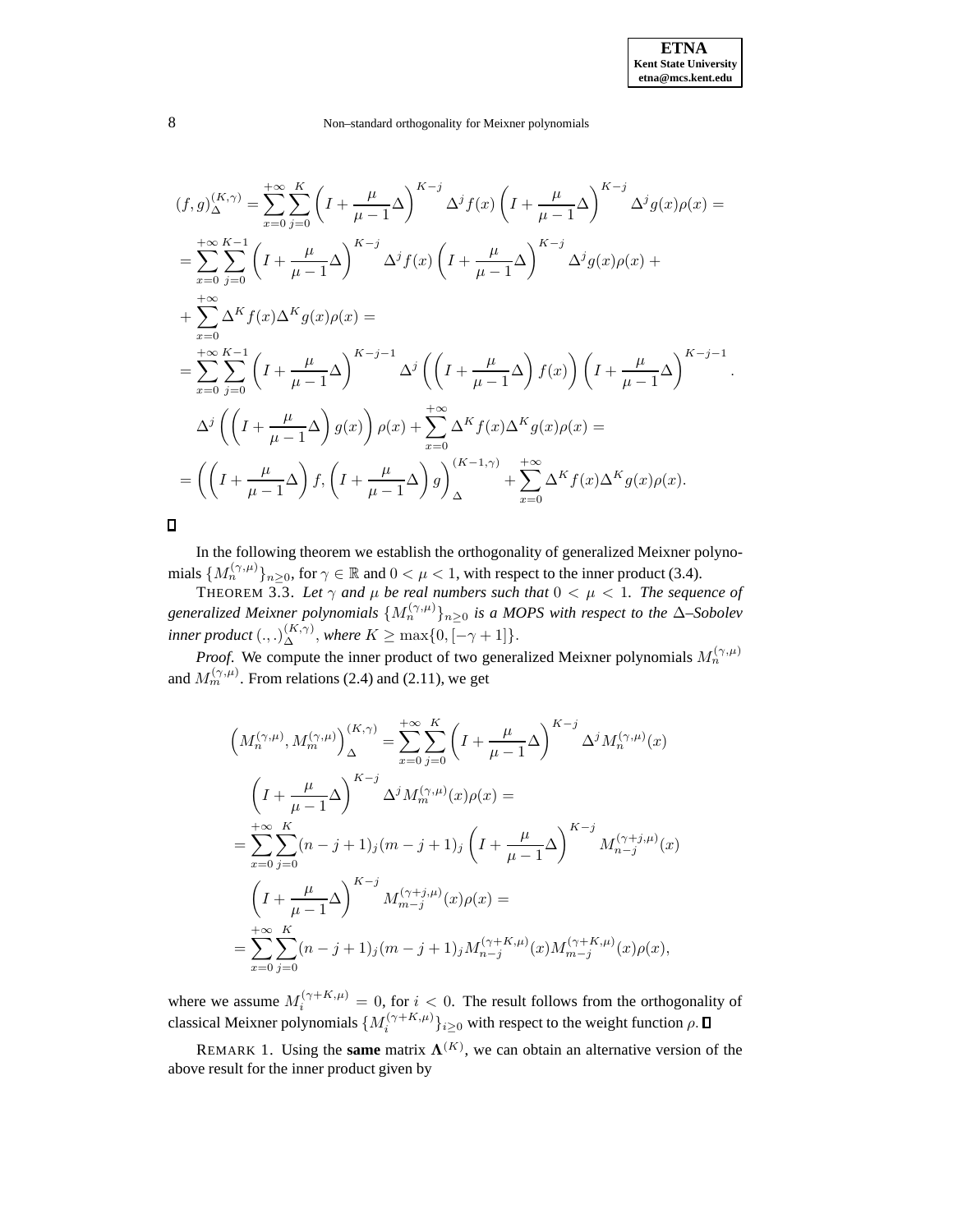(3.6) 
$$
(f,g)_{\nabla}^{(K,\gamma)} = \sum_{x=0}^{+\infty} \tilde{F}(x) \Lambda^{(K)} \tilde{G}(x)^T \rho^{(\gamma+K,\mu)}(x),
$$

where  $\tilde{F}(x)$  and  $\tilde{G}(x)$  are two vectors defined by

$$
\tilde{F}(x) = (f(x), \nabla f(x+1), \dots, \nabla^K f(x+K)),
$$
  
\n
$$
\tilde{G}(x) = (g(x), \nabla g(x+1), \dots, \nabla^K g(x+K)).
$$

REMARK 2. In the case of the operator  $\nabla$  and using a **different** matrix,  $\hat{\mathbf{\Lambda}}^{(K)}$ , we can consider the inner product

(3.7) 
$$
(f,g)^{(K,\gamma)}_{\nabla} = \sum_{x=0}^{+\infty} \hat{F}(x) \hat{\Lambda}^{(K)} \hat{G}(x)^T \rho^{(\gamma+K,\mu)}(x-K),
$$

where  $\hat{F}(x)$  and  $\hat{G}(x)$  are the vectors

$$
\hat{F}(x) = (f(x), \nabla f(x), \dots, \nabla^K f(x)),
$$
  
\n
$$
\hat{G}(x) = (g(x), \nabla g(x), \dots, \nabla^K g(x)),
$$

and  $\hat{\mathbf{\Lambda}}^{(K)}$  is a real symmetric and positive definite matrix whose elements are defined by

$$
\hat{\lambda}_{i,j} = \sum_{p=0}^{\min\{i,j\}} (-1)^{i+j} \left( \begin{array}{c} K-p \\ i-p \end{array} \right) \left( \begin{array}{c} K-p \\ j-p \end{array} \right) \left( \frac{1}{1-\mu} \right)^{i+j-2p}, \quad 0 \le i,j \le K.
$$

**4. The difference operator**  $\mathcal{F}^{(K)}$ . In this section, we will define a difference operator  $\mathcal{F}^{(K)}$ , defined on the linear space of real polynomials  $\mathbb{P}$ , symmetric with respect to the  $\Delta$ -Sobolev inner product (3.4). Using this operator we will deduce the existence of several relations involving the sequence of generalized Meixner polynomials  $\{M_n^{(\gamma,\mu)}\}_{n>0}$ , and the sequence of classical Meixner polynomials  $\{M_n^{(\gamma+K,\mu)}\}_{n\geq 0}$ .

We define the difference operator  $\mathcal{F}^{(K)}$  by means of

(4.1) 
$$
\mathcal{F}^{(K)} := \frac{\Phi(x;K)}{\rho(x)} \sum_{m,k=0}^{K} (-1)^m \lambda_{m,k} \nabla^m \left( \rho(x) \Delta^k \right),
$$

where  $\Phi(x;K) = \mu^{K}(x+\gamma)_{K}$  and  $\rho(x) = \frac{\mu^{x}\Gamma(\gamma+K+x)}{\Gamma(\gamma+K)\Gamma(x+1)}$ , with  $x \in [0,+\infty)$ ,  $\gamma$ ,  $\mu \in \mathbb{R}$ , such that  $0 < \mu < 1$ , and  $K \geq 0$  an integer.

Expanding the expression of  $\mathcal{F}^{(K)}$ , we can write (4.1) in the form:

(4.2) 
$$
\mathcal{F}^{(K)} = \frac{\Phi(x;K)}{\rho(x)} \left( I, -\nabla, \ldots, (-\nabla)^K \right) \mathbf{\Lambda}^{(K)} \begin{pmatrix} \rho(x)I \\ \rho(x)\Delta \\ \vdots \\ \rho(x)\Delta^K \end{pmatrix}.
$$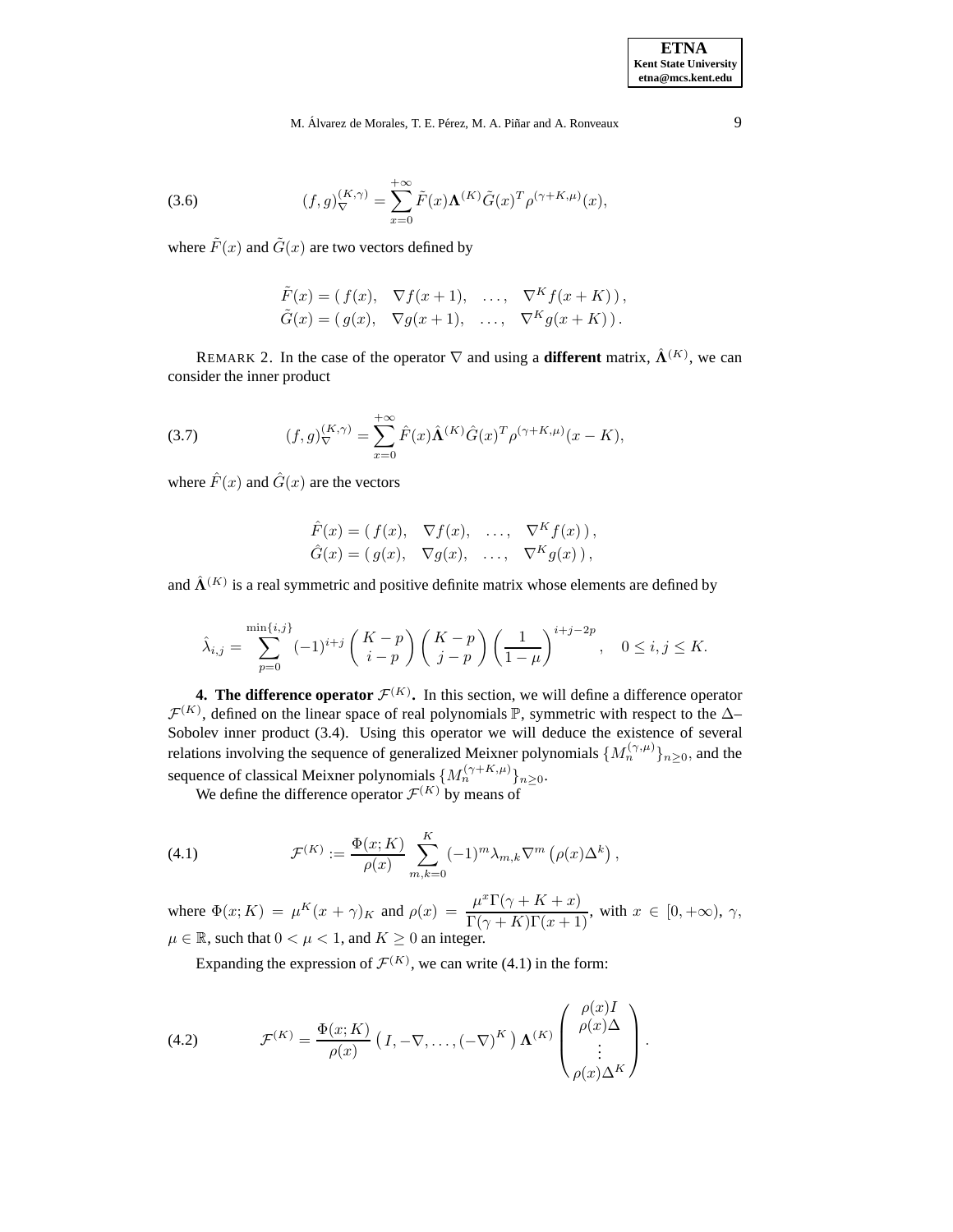If we now substitute the elements of the matrix  $\Lambda^{(K)}$  and use relations (2.13) and (2.14) in (4.2), we obtain a simple expression for the operator  $\mathcal{F}^{(K)}$ :

$$
(4.3) \ \mathcal{F}^{(K)} = \frac{\Phi(x;K)}{\rho(x)} \sum_{j=0}^{K} (-\nabla)^j \left( I + \frac{\mu}{1-\mu} \nabla \right)^{K-j} \rho(x) \left( I + \frac{\mu}{\mu - 1} \Delta \right)^{K-j} \Delta^j,
$$

Expression (4.3) can be written in recurrent form, as we show in the following Proposition.

PROPOSITION 4.1. *Let*  $K \geq 0$  *be a given integer and let*  $\gamma$  *and*  $\mu$  *be real numbers such that*  $0 < \mu < 1$ *. Then,* 

(4.4)  
\n
$$
\mathcal{F}^{(0)} = I,
$$
\n
$$
\mathcal{F}^{(K)} = \left[ (1 - \mu)x - \mu\gamma \right] \mathcal{F}^{(K-1)}\Delta - x\nabla \left( \mathcal{F}^{(K-1)}\Delta \right) +
$$
\n
$$
+ \frac{\Phi(x;K)}{\rho(x)} \left( I + \frac{\mu}{1-\mu} \nabla \right)^K \rho(x) \left( I + \frac{\mu}{\mu - 1} \Delta \right)^K, \quad K \ge 1.
$$

*Proof.* For  $K = 0$ , we get  $\mathcal{F}^{(0)} = I$  from (4.3). Now, we deduce the recurrence expression. From (4.3), we have

$$
\mathcal{F}^{(K)} = \mathcal{F}_1^{(K)} + \mathcal{F}_2^{(K)},
$$

where

$$
\mathcal{F}_1^{(K)} = \frac{\Phi(x;K)}{\rho(x)} \sum_{j=1}^K (-\nabla)^j \left( I + \frac{\mu}{1-\mu} \nabla \right)^{K-j} \rho(x) \left( I + \frac{\mu}{\mu - 1} \Delta \right)^{K-j} \Delta^j,
$$
  

$$
\mathcal{F}_2^{(K)} = \frac{\Phi(x;K)}{\rho(x)} \left( I + \frac{\mu}{1-\mu} \nabla \right)^K \rho(x) \left( I + \frac{\mu}{\mu - 1} \Delta \right)^K.
$$

Then,

$$
\mathcal{F}_{1}^{(K)} =
$$
\n
$$
= -\frac{\Phi(x;K)}{\rho(x)} \nabla \left( \sum_{j=0}^{K-1} (-\nabla)^{j} \left( I + \frac{\mu}{1-\mu} \nabla \right)^{K-j-1} \rho(x) \left( I + \frac{\mu}{\mu-1} \Delta \right)^{K-j-1} \Delta^{j+1} \right)
$$
\n
$$
= -\nabla \left( \frac{\Phi(x+1;K)}{\rho(x+1)} \sum_{j=0}^{K-1} (-\nabla)^{j} \left( I + \frac{\mu}{1-\mu} \nabla \right)^{K-j-1} \rho(x).
$$
\n
$$
\left( I + \frac{\mu}{\mu-1} \Delta \right)^{K-j-1} \Delta^{j+1} \right) + \nabla \left( \frac{\Phi(x+1;K)}{\rho(x+1)} \right)
$$
\n
$$
\sum_{j=0}^{K-1} (-\nabla)^{j} \left( I + \frac{\mu}{1-\mu} \nabla \right)^{K-j-1} \rho(x) \left( I + \frac{\mu}{\mu-1} \Delta \right)^{K-j-1} \Delta^{j+1} =
$$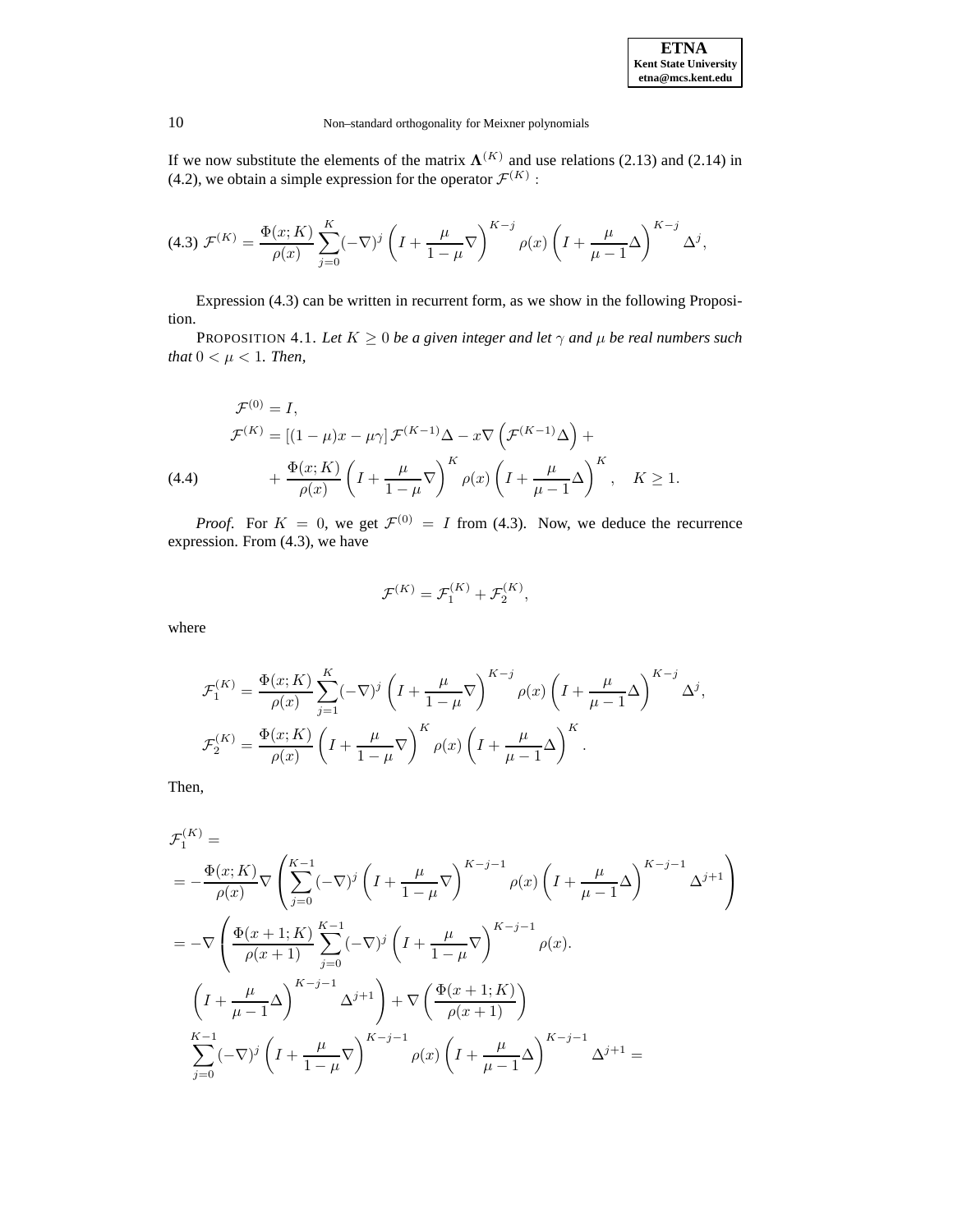$$
= -\nabla \left( (x+1) \mathcal{F}^{(K-1)} \Delta \right) + \Delta \left( \frac{\Phi(x;K)}{\rho(x)} \right)
$$
  
\n
$$
\sum_{j=0}^{K-1} (-\nabla)^j \left( I + \frac{\mu}{1-\mu} \nabla \right)^{K-j-1} \rho(x) \left( I + \frac{\mu}{\mu-1} \Delta \right)^{K-j-1} \Delta^{j+1} =
$$
  
\n
$$
= -\nabla \left( (x+1) \mathcal{F}^{(K-1)} \Delta \right) + \left[ \frac{\Phi(x+1;K)}{\rho(x+1)} - \frac{\Phi(x;K)}{\rho(x)} \right]
$$
  
\n
$$
\sum_{j=0}^{K-1} (-\nabla)^j \left( I + \frac{\mu}{1-\mu} \nabla \right)^{K-j-1} \rho(x) \left( I + \frac{\mu}{\mu-1} \Delta \right)^{K-j-1} \Delta^{j+1} =
$$
  
\n
$$
= -\nabla \left( (x+1) \mathcal{F}^{(K-1)} \Delta \right) + \left[ x+1 - \mu(x+\gamma) \right] \mathcal{F}^{(K-1)} \Delta =
$$
  
\n
$$
= \left[ (1-\mu)x - \mu \gamma \right] \mathcal{F}^{(K-1)} \Delta - x \nabla \left( \mathcal{F}^{(K-1)} \Delta \right).
$$

## $\blacksquare$

PROPOSITION 4.2. *We have*

(4.5) 
$$
\mathcal{F}^{(K)}x^n = F(n,K)x^n + \dots, \quad n \geq K,
$$

*where*

$$
F(n,K) = \sum_{i=0}^{K} (1 - \mu)^i \frac{n!}{(n-i)!} \left(\frac{\mu}{1-\mu}\right)^{K-i} (\gamma + n)_{K-i} > 0,
$$

*denotes the leading coefficient of the polynomial*  $\mathcal{F}^{(K)}x^n$ *, for*  $\gamma$ ,  $\mu \in \mathbb{R}$ ,  $0 < \mu < 1$ , and  $K \geq 0$  *an integer.* 

*Proof*. We will prove the result by induction. From Proposition 4.1, we get

$$
\mathcal{F}^{(K)} = \mathcal{F}_1^{(K)} + \mathcal{F}_2^{(K)},
$$

where

(4.6) 
$$
\mathcal{F}_1^{(K)} = \left[ (1 - \mu)x - \mu\gamma \right] \mathcal{F}^{(K-1)}\Delta - x\nabla \left( \mathcal{F}^{(K-1)}\Delta \right),
$$

$$
\mathcal{F}_2^{(K)} = \frac{\Phi(x;K)}{\rho(x)} \left( I + \frac{\mu}{1-\mu} \nabla \right)^K \rho(x) \left( I + \frac{\mu}{\mu - 1} \Delta \right)^K.
$$

If  $K = 0$ , then since  $\mathcal{F}^{(0)} = I$ , the result is trivial. For  $K = 1$ , we have

$$
\mathcal{F}^{(1)} = \frac{(1-\gamma)\mu}{\mu - 1} I - \frac{\mu}{(\mu - 1)^2} \left( [(\mu - 1)x + \mu(\gamma - 1)] \nabla + \mu(x - 1 + \gamma) \Delta \nabla \right);
$$

thus,  $\mathcal{F}^{(1)}$  preserves the degree.

We assume that the result is true for  $K - 1$ . Then, by induction, the operator  $\mathcal{F}_1^{(K)}$  preserves the degree of the polynomials. Therefore, we have only to show that the operator  $\mathcal{F}_2^{(K)}$  preserves it.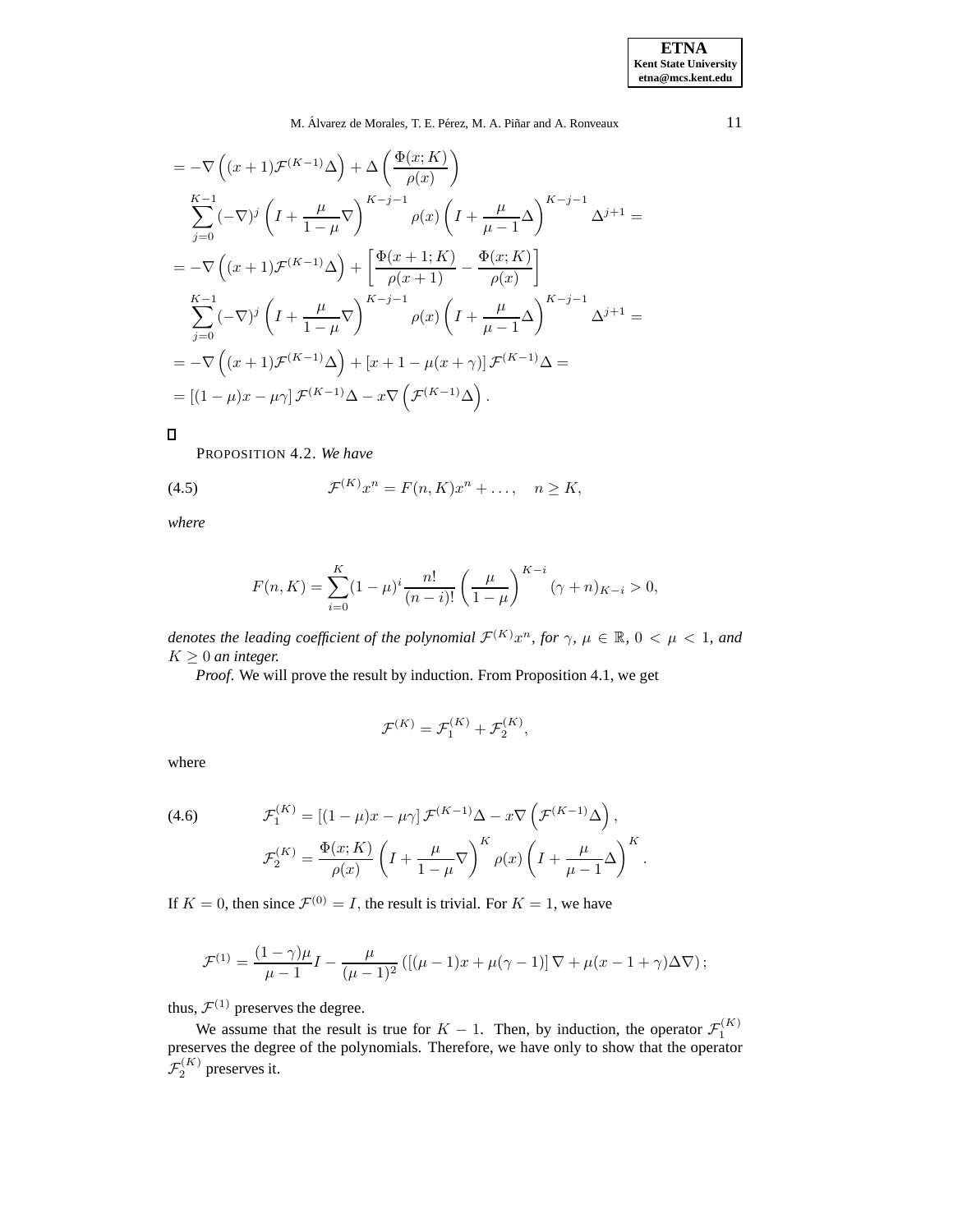

In the case  $K = 0$ , the result is trivial since  $\mathcal{F}_2^{(0)}$  is the identity operator. For  $K = 1$ , we deduce that

$$
\mathcal{F}_2^{(1)} = \frac{\Phi(x;1)}{\rho(x)} \left( I + \frac{\mu}{1-\mu} \nabla \right) \rho(x) \left( I + \frac{\mu}{\mu - 1} \Delta \right) =
$$
  
\n
$$
= \mu \frac{(x+\gamma)}{\rho(x)} \left[ \rho(x)I + \frac{\mu}{\mu - 1} \rho(x) \Delta + \frac{\mu}{1-\mu} \nabla(\rho(x)I) - \left(\frac{\mu}{1-\mu}\right)^2 \nabla(\rho(x) \Delta) \right] =
$$
  
\n
$$
= \left( \frac{\mu \gamma}{1-\mu} \right) I - \left( \frac{\mu}{\mu - 1} \right)^2 \gamma \Delta + \frac{\mu}{1-\mu} x \nabla - \left( \frac{\mu}{1-\mu} \right)^2 x \Delta \nabla,
$$

so the operator  $\mathcal{F}_2^{(1)}$  preserves the degree. We assume that the result is true for  $K-1$  and we are going to prove it for  $K$ . We have

$$
\mathcal{F}_{2}^{(K)} = \frac{\Phi(x;K)}{\rho(x)} \left( I + \frac{\mu}{1-\mu} \nabla \right)^{K} \rho(x) \left( I + \frac{\mu}{\mu-1} \Delta \right)^{K} =
$$
\n
$$
= \frac{\Phi(x;K)}{\rho(x)} \left( I + \frac{\mu}{1-\mu} \nabla \right)^{K-1} \rho(x) \left( I + \frac{\mu}{\mu-1} \Delta \right)^{K-1} \left( I + \frac{\mu}{\mu-1} \Delta \right)
$$
\n
$$
+ \frac{\mu}{1-\mu} \frac{\Phi(x;K)}{\rho(x)} \nabla \left( \left( I + \frac{\mu}{1-mu} \nabla \right)^{K-1} \rho(x) \left( I + \frac{\mu}{\mu-1} \Delta \right)^{K-1} \left( I + \frac{\mu}{\mu-1} \Delta \right) \right)
$$
\n
$$
= \mu(x+\gamma) \mathcal{F}_{2}^{(K-1)} \left( I + \frac{\mu}{\mu-1} \Delta \right) + \frac{\mu}{1-\mu} \nabla \left( \frac{\Phi(x+1;K)}{\rho(x+1)} \left( I + \frac{\mu}{1-\mu} \nabla \right)^{K-1} \right)
$$
\n
$$
\rho(x) \left( I + \frac{\mu}{\mu-1} \Delta \right)^{K-1} \left( I + \frac{\mu}{\mu-1} \Delta \right) \right) + \frac{\mu}{\mu-1} \nabla \left( \frac{\Phi(x+1;K)}{\rho(x+1)} \right)
$$
\n
$$
\left( I + \frac{\mu}{1-\mu} \nabla \right)^{K-1} \rho(x) \left( I + \frac{\mu}{\mu-1} \Delta \right)^{K-1} \left( I + \frac{\mu}{\mu-1} \Delta \right) =
$$
\n
$$
= \mu(x+\gamma) \mathcal{F}_{2}^{(K-1)} \left( I + \frac{\mu}{\mu-1} \Delta \right) + \frac{\mu}{1-\mu} \nabla \left( (x+1) \mathcal{F}_{2}^{(K-1)} \left( I + \frac{\mu}{\mu-1} \Delta \right) \right)
$$
\n
$$
+ \frac{\mu}{\mu-1} \Delta \left( \frac{\Phi(x;K)}{\rho(x)} \right) \left( I + \frac{\mu}{1-\mu} \nabla \right)^{K-1}
$$

Finally, identifying the leading coefficients and using a recurrence reasoning, we deduce that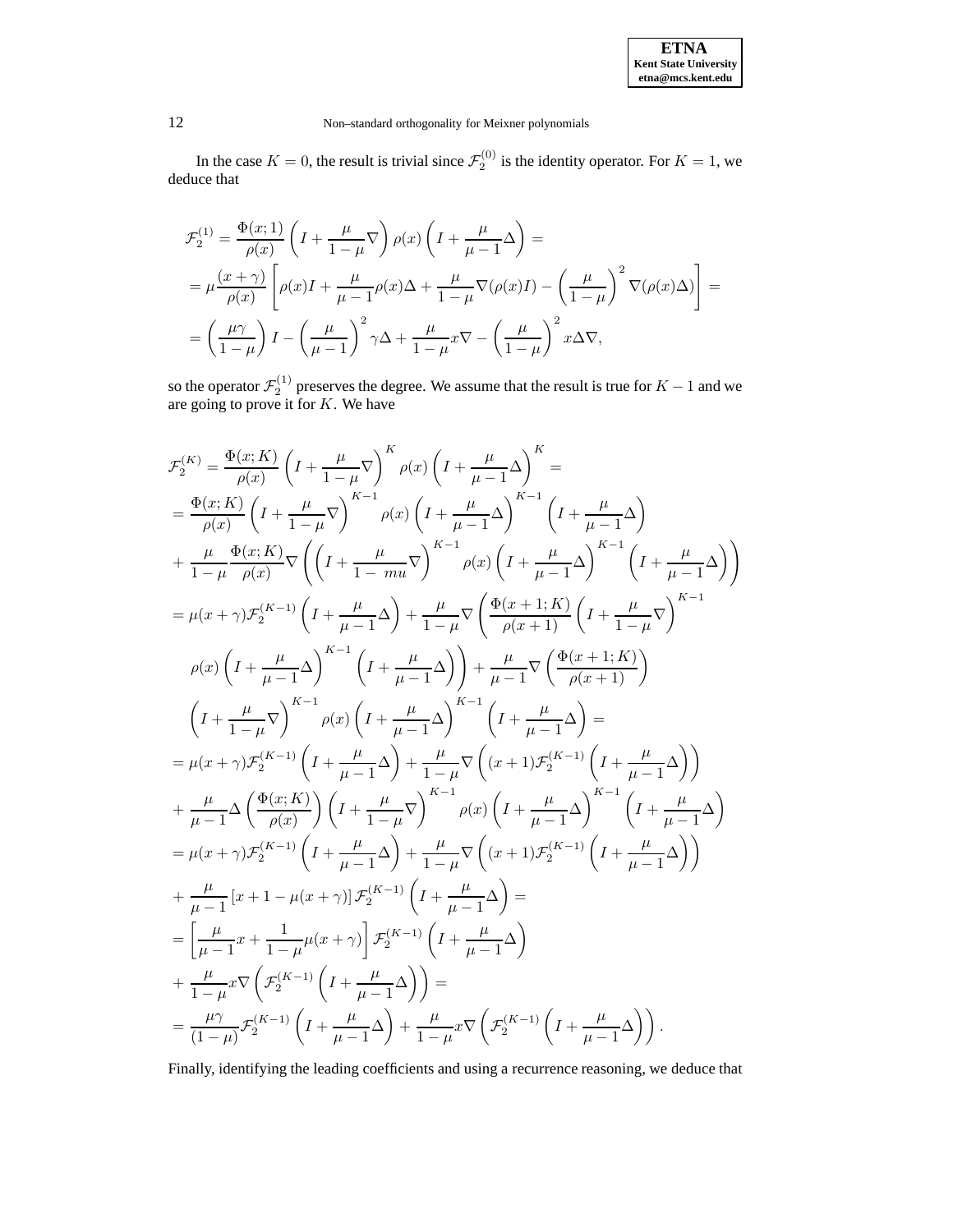$$
F(n, K) = \sum_{i=0}^{K} (1 - \mu)^i \frac{n!}{(n - i)!} \left(\frac{\mu}{1 - \mu}\right)^{K - i} (\gamma + n)_{K - i} > 0.
$$

 $\Box$ 

Next, we are going to show that the difference operator  $\mathcal{F}^{(K)}$  is symmetric with respect to the inner product (3.2). First, we need the following lemma.

LEMMA 4.3. Let f be an arbitrary polynomial of the space  $\mathbb P$  and let  $n \geq 0$  be an *integer. Then,*

(4.7) 
$$
\sum_{x=0}^{+\infty} \Delta^n f(x) \rho(x) = (-1)^n \sum_{x=0}^{+\infty} f(x) \nabla^n \rho(x),
$$

 $where \rho(x) = \frac{\mu^x \Gamma(\gamma + K + x)}{\Gamma(\gamma + K) \Gamma(x + 1)}, \text{ with } x \in [0, +\infty), \gamma, \mu \in \mathbb{R}, \text{ with } 0 < \mu < 1, \text{ and}$  $K \geq 0$  *an integer.* 

*Proof.* For  $n = 0$  the result is trivial. If  $n = 1$ , then using the relations  $\Delta(f(x)g(x)) =$  $\Delta f(x)g(x) + f(x+1)\Delta g(x)$ ,  $\Delta f(x) = \nabla f(x+1)$  and  $\rho(-1) \equiv 0$ , we get

$$
\sum_{x=0}^{+\infty} \Delta f(x)\rho(x) = \sum_{x=0}^{+\infty} [\Delta (f(x)\rho(x-1)) - f(x)\Delta \rho(x-1)] =
$$
  
= 
$$
-\sum_{x=0}^{+\infty} f(x)\Delta \rho(x-1) = -\sum_{x=0}^{+\infty} f(x)\nabla \rho(x).
$$

Now, we assume that the result is true for  $n - 1$  and we prove it for n.

$$
\sum_{x=0}^{+\infty} \Delta^n f(x)\rho(x) = \sum_{x=0}^{+\infty} \Delta \left(\Delta^{n-1} f(x)\right)\rho(x) =
$$
  
= 
$$
-\sum_{x=0}^{+\infty} \Delta^{n-1} f(x)\nabla \rho(x) = -(-1)^{n-1} \sum_{x=0}^{+\infty} f(x)\nabla^{n-1} \left(\nabla \rho(x)\right).
$$

From expression (4.1), we can obtain a representation of the  $\Delta$ –Sobolev inner product in terms of the inner product associated to the weight function  $\rho$ .

PROPOSITION 4.4. *Let* f *and* g *be two real polynomials of* <sup>P</sup>*. Then,*

$$
(\Phi(x;K)f,g)_{\Delta}^{(K,\gamma)} = \sum_{x=0}^{+\infty} f(x)\mathcal{F}^{(K)}g(x)\rho(x),
$$

*where*  $\Phi(x; K) = \mu^{K}(x + \gamma)_{K}$  *and*  $\rho(x) = \frac{\mu^{x}\Gamma(\gamma + K + x)}{\Gamma(\gamma + K)\Gamma(x + 1)}$ *, with*  $x \in [0, +\infty)$ *,*  $\gamma$ *,*  $\mu \in \mathbb{R}$ *, such that*  $0 < \mu < 1$ *, and*  $K \geq 0$  *an integer.*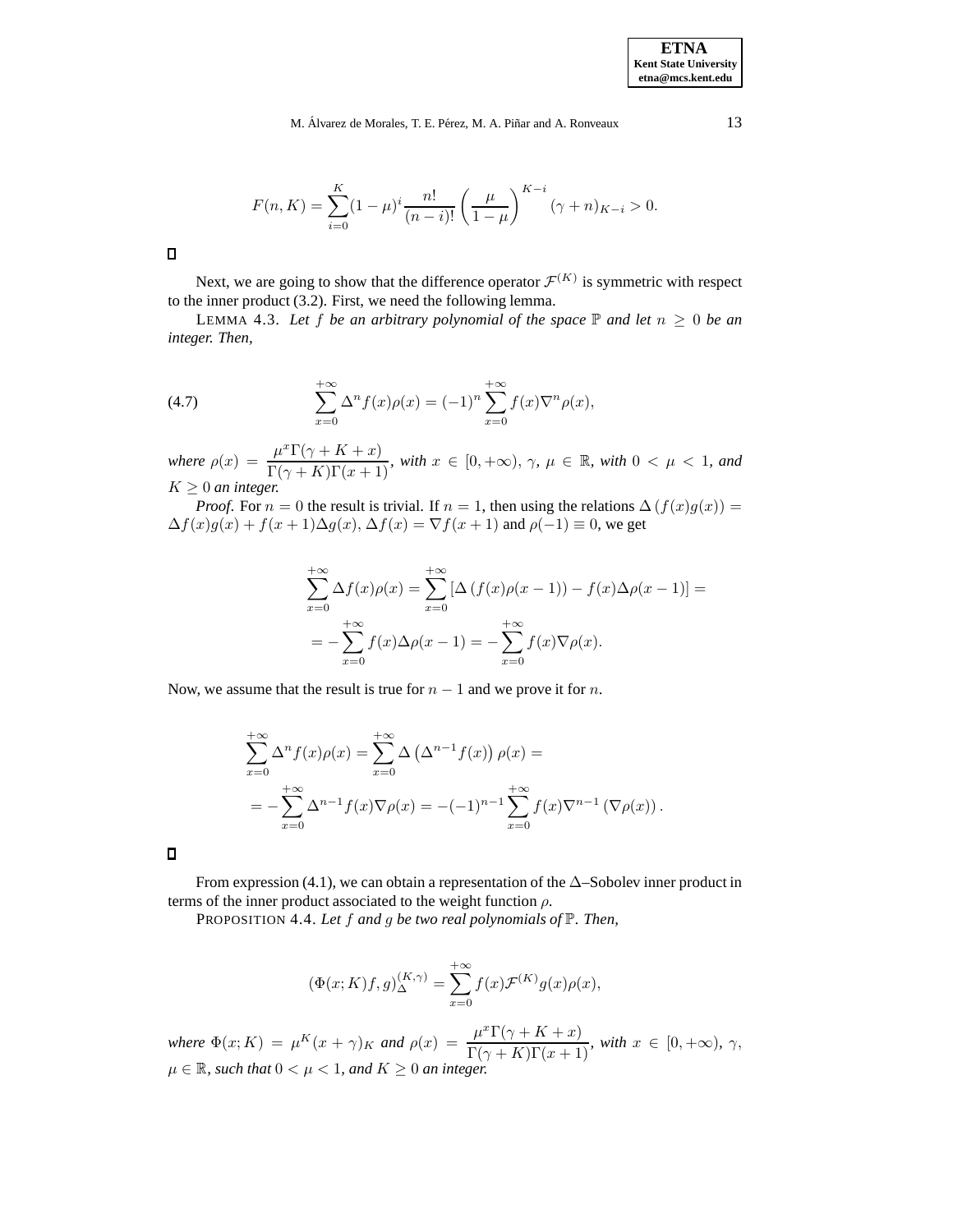*Proof.* Using expression (4.1) and relation (4.7) in the definition of the inner product (3.3), we get

$$
\begin{split}\n(\Phi(x;K)f,g)_{\Delta}^{(K,\gamma)} &= \sum_{x=0}^{+\infty} \sum_{m,k=0}^{K} \lambda_{m,k} \Delta^m \left( \Phi(x;K)f(x) \right) \Delta^k \left( g(x) \right) \rho(x) = \\
&= \sum_{x=0}^{+\infty} \sum_{m,k=0}^{K} (-1)^m \lambda_{m,k} \Phi(x;K)f(x) \nabla^m \left( \rho(x) \Delta^k \left( g(x) \right) \right) = \\
&= \sum_{x=0}^{+\infty} f(x) \sum_{m,k=0}^{K} (-1)^m \lambda_{m,k} \frac{\Phi(x;K)}{\rho(x)} \nabla^m \left( \rho(x) \Delta^k \left( g(x) \right) \right) \rho(x) = \\
&= \sum_{x=0}^{+\infty} f(x) \mathcal{F}^{(K)} g(x) \rho(x).\n\end{split}
$$

 $\Box$ 

THEOREM 4.5. *The difference operator*  $\mathcal{F}^{(K)}$  *is symmetric with respect to the inner product (3.3), that is,*

$$
\Big(\mathcal{F}^{(K)}f, g\Big)_{\Delta}^{(K,\gamma)} = \Big(f, \mathcal{F}^{(K)}g\Big)_{\Delta}^{(K,\gamma)}.
$$

*Proof*. From expression (4.1), Proposition 4.4, relation (4.7) and the definition of the inner product (3.3), we conclude that

$$
\left(\mathcal{F}^{(K)}f,g\right)_{\Delta}^{(K,\gamma)} = \sum_{m,k=0}^{K} (-1)^m \lambda_{m,k} \left(\frac{\phi(x;K)}{\rho(x)} \nabla^m \left(\rho(x)\Delta^k f(x)\right), g(x)\right)_{\Delta}^{(K,\gamma)} =
$$
\n
$$
= \sum_{x=0}^{+\infty} \sum_{m,k=0}^{K} (-1)^m \lambda_{m,k} \nabla^m \left(\rho(x)\Delta^k f(x)\right) \mathcal{F}^{(K)}g(x) =
$$
\n
$$
= \sum_{x=0}^{+\infty} \sum_{m,k=0}^{K} \lambda_{m,k} \Delta^k f(x) \Delta^m \left(\mathcal{F}^{(K)}g(x)\right) \rho(x) =
$$
\n
$$
= \left(f, \mathcal{F}^{(K)}g\right)_{\Delta}^{(K,\gamma)}.
$$

 $\hfill \Box$ 

PROPOSITION 4.6. Let  $\gamma$  and  $\mu$  be real numbers such that  $0 < \mu < 1$ , and let  $K \ge 0$  be *an integer. For every value of the integer n such that*  $n \geq K$ *, we have* 

(4.8) 
$$
\mathcal{F}^{(K)}M_n^{(\gamma,\mu)}(x) = F(n,K)M_n^{(\gamma,\mu)}(x).
$$

*Proof.* Writing the polynomial  $\mathcal{F}^{(K)}M_n^{(\gamma,\mu)}$  in terms of generalized Meixner polynomials  $\{M_i^{(\gamma,\mu)}\}_{i\geq 0}$ , we get

$$
\mathcal{F}^{(K)}M_n^{(\gamma,\mu)}(x)=\sum_{i=0}^n\gamma_{n,i}M_i^{(\gamma,\mu)}(x),
$$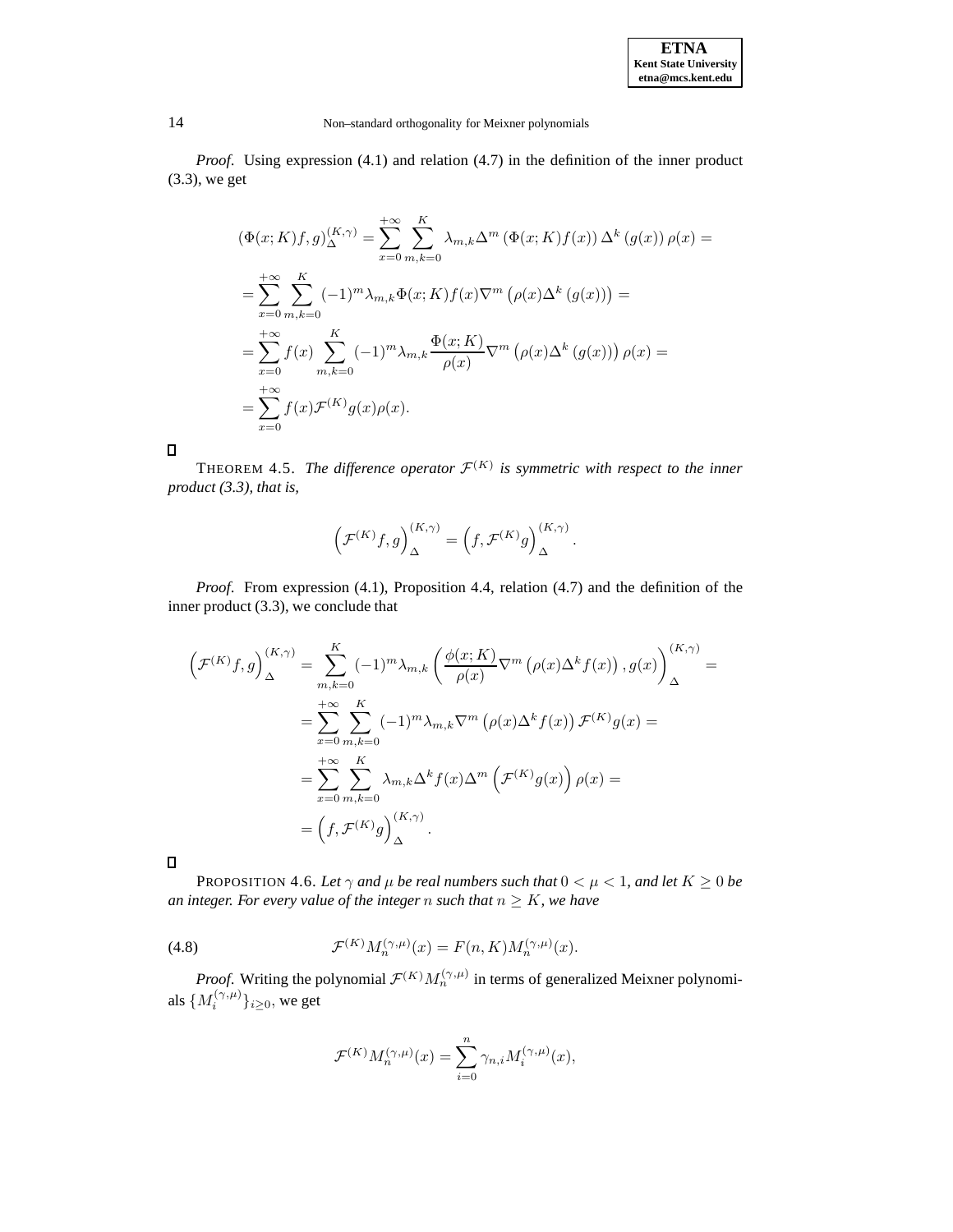where the coefficients  $\gamma_{n,i}$  are given by

$$
\gamma_{n,i} = \frac{\left(\mathcal{F}^{(K)}M_n^{(\gamma,\mu)}, M_i^{(\gamma,\mu)}\right)_\Delta^{(K,\gamma)}}{\left(M_i^{(\gamma,\mu)}, M_i^{(\gamma,\mu)}\right)_\Delta^{(K,\gamma)}} = \frac{\left(M_n^{(\gamma,\mu)}, \mathcal{F}^{(K)}M_i^{(\gamma,\mu)}\right)_\Delta^{(K,\gamma)}}{\tilde{k}_i}.
$$

Here, the symmetry of the operator  $\mathcal{F}^{(K)}$  has been used. From Proposition 4.2 (see (4.5)), and the orthogonality of generalized Meixner polynomial  $M_n^{(\gamma,\mu)}$  with respect to the ∆–Sobolev inner product, we deduce that  $\gamma_{n,i} = 0$ , for  $0 \le i \le n - 1$ .

The following Proposition establishes several relations between generalized Meixner polynomials  $\{M_n^{(\gamma,\mu)}\}_{n\geq 0}$  and classical Meixner polynomials  $\{M_n^{(\gamma+K,\mu)}\}_{n\geq 0}$ .

PROPOSITION 4.7. Let  $\gamma$  and  $\mu$  be real numbers such that  $0 < \mu < 1$ , and let  $K \geq 0$  be *an integer. The following relations hold:*

(4.9)   
 i) 
$$
\mu^K(x+\gamma)_K M_n^{(\gamma+K,\mu)}(x) = \sum_{i=n}^{n+K} \alpha_{n,i} M_i^{(\gamma,\mu)}(x), \quad n \ge 0,
$$

*where*  $\alpha_{n,n+K} = \mu^K$ ,  $\alpha_{n,n} = F(n,K) \frac{k_n}{\tilde{r}}$  $\tilde{k}_n$ *;*

(4.10) ii) 
$$
\mathcal{F}^{(K)}M_n^{(\gamma,\mu)}(x) = \sum_{i=n-K}^n \beta_{n,i} M_i^{(\gamma+K,\mu)}(x), \quad n \ge K,
$$

*where*  $\beta_{n,n} = F(n,K)$ ,  $\beta_{n,n-K} = \mu^K \frac{\tilde{k}_n}{h}$  $\frac{n_n}{k_{n-K}}$ . *Proof*.

*i*) Expanding the polynomial  $\mu^{K}(x + \gamma) K M_n^{(\gamma + K, \mu)}(x)$  in terms of the generalized Meixner polynomials  $\{M_i^{(\gamma,\mu)}\}_{i\geq 0}$ , we obtain

$$
\mu^{K}(x+\gamma)_{K}M_{n}^{(\gamma+K,\mu)}(x) = \sum_{i=0}^{n+K} \alpha_{n,i}M_{i}^{(\gamma,\mu)}(x),
$$

where the coefficients  $\alpha_{n,i}$  are

$$
\alpha_{n,i} = \frac{\left(\mu^K(x+\gamma)_K M_n^{(\gamma+K,\mu)}, M_i^{(\gamma,\mu)}\right)_\Delta^{(K,\gamma)}}{\left(M_i^{(\gamma,\mu)}, M_i^{(\gamma,\mu)}\right)_\Delta^{(K,\gamma)}} = \frac{\displaystyle\sum_{x=0}^{+\infty} \hskip -1mm M_n^{(\gamma+K,\mu)}(x) \mathcal{F}^{(K)} M_i^{(\gamma,\mu)}(x) \rho(x)}{\tilde{k_i}}.
$$

Now, using the orthogonality of classical polynomial  $M_n^{(\gamma+K,\mu)}$ , we deduce that  $\alpha_{n,i} = 0$ , for  $0 \le i \le n - 1$ .

*ii*) Writing the polynomial  $\mathcal{F}^{(K)}M_n^{(\gamma,\mu)}$  as a linear combination of the classical polynomials  $\{M_i^{(\gamma+K,\mu)}\}_{i\geq 0}$ , we get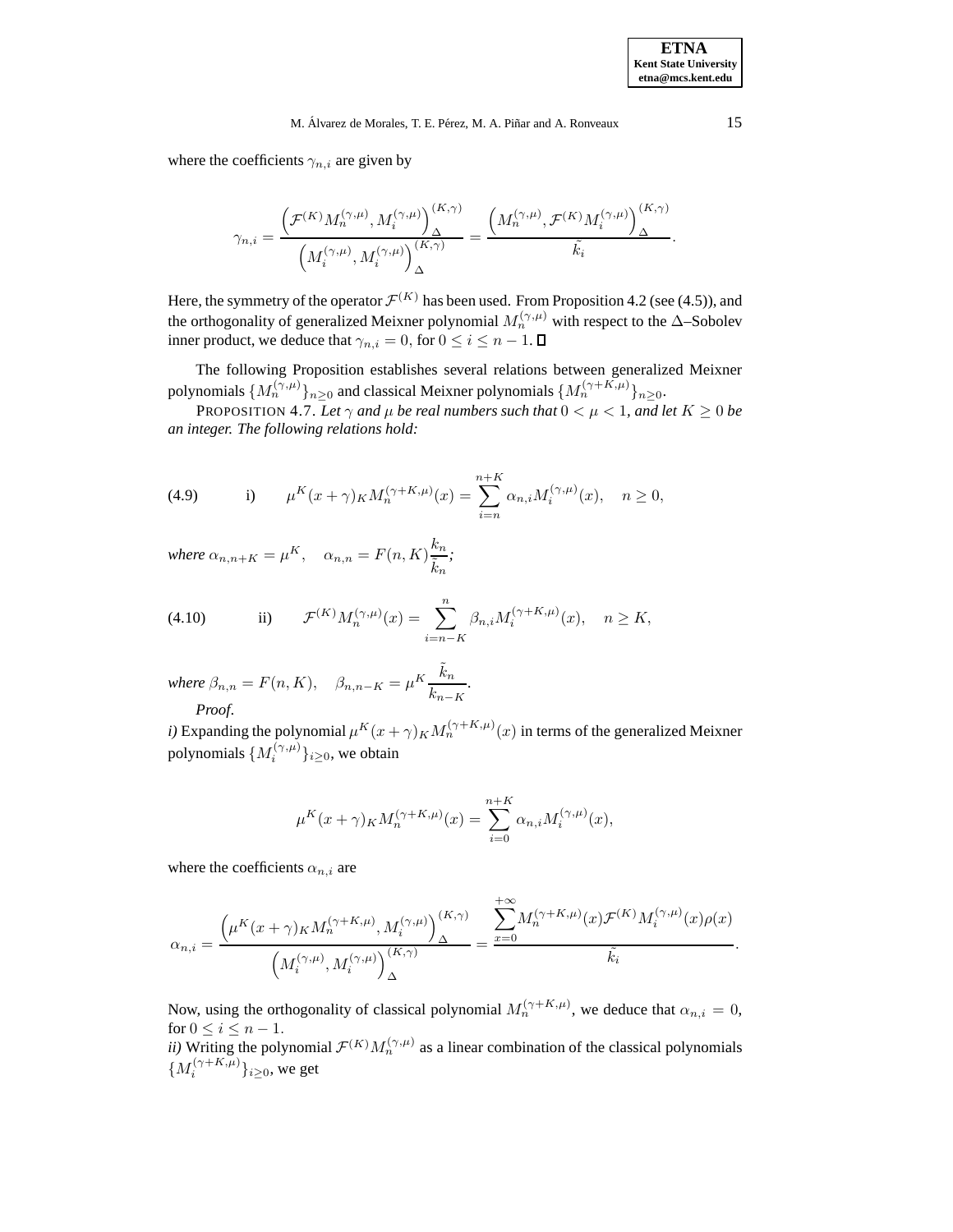$$
\mathcal{F}^{(K)} M_n^{(\gamma,\mu)}(x) = \sum_{i=0}^n \beta_{n,i} M_i^{(\gamma+K,\mu)}(x).
$$

The coefficients can been computed again, from Proposition 4.4, and so, we get

$$
\beta_{n,i} = \frac{\displaystyle\sum_{x=0}^{+\infty} \! M_i^{(\gamma+K,\mu)}(x) \mathcal{F}^{(K)} M_n^{(\gamma,\mu)}(x) \rho(x)}{\displaystyle\sum_{x=0}^{+\infty} \! M_i^{(\gamma+K,\mu)}(x) M_i^{(\gamma+K,\mu)}(x) \rho(x)} = \frac{\Big(\mu^K(x+\gamma)_K M_i^{(\gamma+K,\mu)}, M_n^{(\gamma,\mu)}\Big)^{(K,\gamma)}_\Delta}{k_i}.
$$

Finally, from the orthogonality of generalized polynomial  $M_n^{(\gamma,\mu)}$ , we conclude that  $\beta_{n,i} = 0$ , for  $0 \leq i \leq n - K - 1$ .

The following Proposition, concerning the zeros of generalized polynomial  $M_n^{(\gamma,\mu)}$ , is a simple consequence of the orthogonality.

PROPOSITION 4.8. Let  $\gamma$  and  $\mu$  be real numbers such that  $0 < \mu < 1$ . For every  $n>K = \max\{0, [-\gamma + 1]\}$ *, the generalized polynomial*  $M_n^{(\gamma,\mu)}$  has at least  $(n - K)$  *real zeros of odd multiplicity contained in the interval*  $[0, +\infty)$ .

*Proof*. Using Proposition 4.4, relation (4.8), and the orthogonality of generalized Meixner polynomial  $M_n^{(\gamma,\mu)}$  with respect to  $(.,.)_\Delta^{(K,K+\alpha)}$ , we have

$$
\left(\mu^{K}(x+\gamma)_{K}, M_{n}^{(\gamma,\mu)}\right)_{\Delta}^{(K,K+\alpha)} = \sum_{x=0}^{+\infty} \mathcal{F}^{(K)} M_{n}^{(\gamma,\mu)} \rho(x) =
$$

$$
= F(n,K) \sum_{x=0}^{+\infty} M_{n}^{(\gamma,\mu)} \rho(x) = 0,
$$

and then the polynomial  $M_n^{(\gamma,\mu)}$  changes its sign in the interval  $[0,+\infty)$ .

Let  $x_1, x_2, \ldots, x_r$  be the real and positive zeros of odd multiplicity of the polynomial  $M_n^{(\gamma,\mu)}$ , and denote by  $q(x)$  the polynomial

$$
q(x) = \prod_{i=1}^{r} (x - x_i).
$$

Then,

$$
\left(\mu^{K}(x+\gamma)_{K}q(x), M_{n}^{(\gamma,\mu)}\right)_{\Delta}^{(K,K+\alpha)} = \sum_{x=0}^{+\infty} q(x)\mathcal{F}^{(K)}M_{n}^{(\gamma,\mu)}\rho(x) =
$$
  

$$
= F(n,K)\sum_{x=0}^{+\infty} q(x)M_{n}^{(\gamma,\mu)}\rho(x) \neq 0,
$$

since  $q(x)M_n^{(\gamma,\mu)} \geq 0$ ,  $\forall x \in [0, +\infty)$ . So, from the orthogonality of generalized Meixner polynomial  $M_n^{(\gamma,\mu)}$  with respect to  $(.,.)_\Delta^{(K,K+\alpha)}$ , we deduce that  $r \ge n - K$ .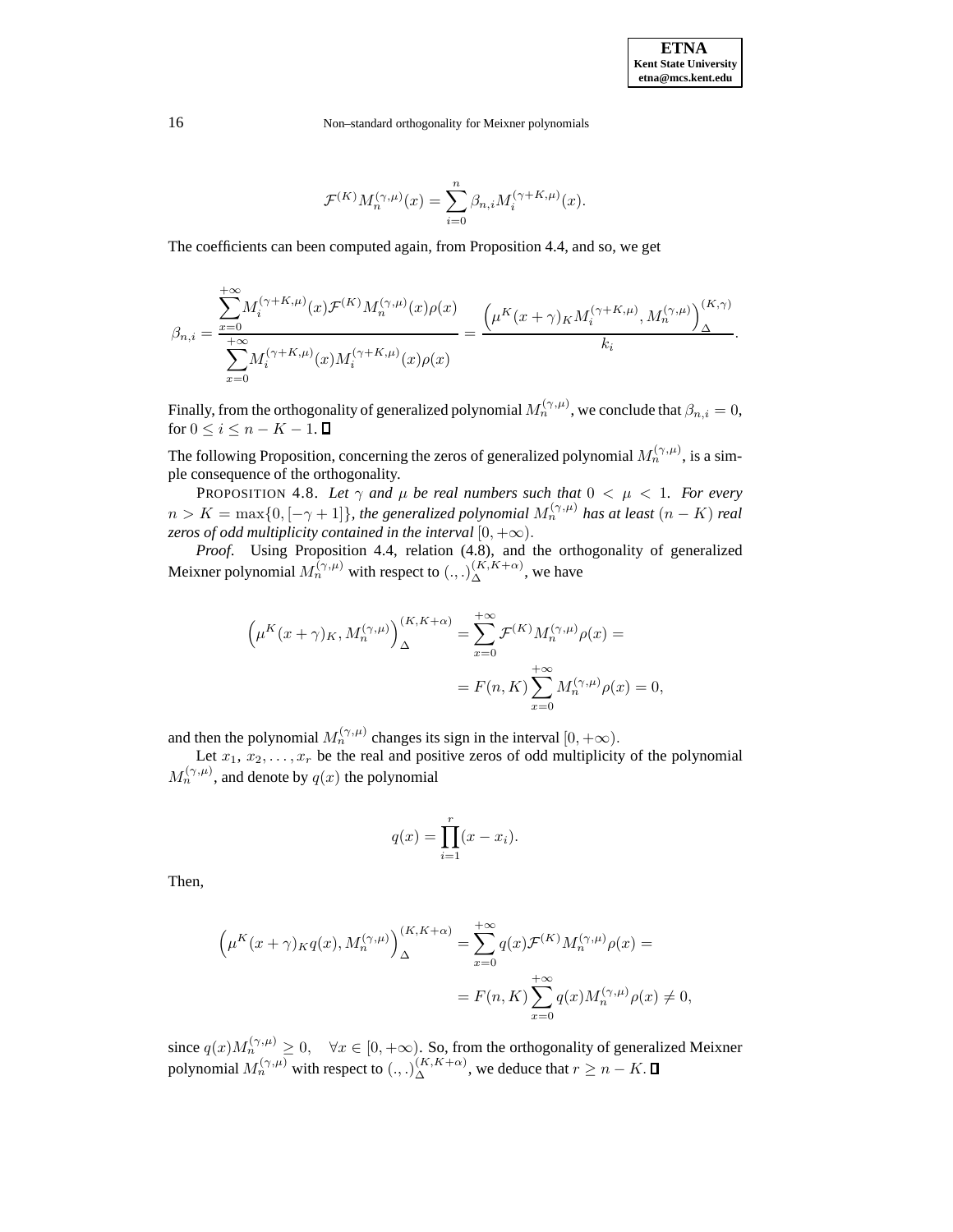**5. The Meixner polynomials**  $\{M_n^{(-N,\mu)}\}_{n\geq 0}$ . This section is devoted to the study of the generalized Meixner polynomials in the special case when the parameter  $\gamma = -N$ , for  $N = 0, 1, 2, \ldots$  The special characteristics of monic Meixner polynomials  $\{M_n^{(-N,\mu)}\}_{n>0}$ , with  $0 < \mu < 1$ , and the  $\Delta$ –Sobolev inner product defined in (3.2), allow us to deduce properties for these polynomials.

Meixner polynomials satisfy the properties given in Propositions 2.1 and 2.2, respectively. Moreover, from the explicit representation of these polynomials, we can deduce some new properties, as it is shown in the following Proposition.

PROPOSITION 5.1. Let  $N \geq 0$  be an integer. Then, the monic Meixner polynomials  ${M_n^{(-N,\mu)}}_{n>0}$ , with  $0 < \mu < 1$ , satisfy the following properties:

*i)* 
$$
M_n^{(-N,\mu)}(0) = (-N)_n \left(\frac{\mu}{\mu - 1}\right)^n
$$
,  $n \ge 0$ ;  
\n*ii)*  $M_n^{(-N,\mu)}(0) = 0$ ,  $n \ge N + 1$ ;  
\n*iii)*  $\Delta^k M_n^{(-N,\mu)}(0) = (n - k + 1)_k (-N + k)_{n-k} \left(\frac{\mu}{\mu - 1}\right)^{n-k}$ ,  $n \ge k$ ;  
\n*iv)*  $\Delta^k M_n^{(-N,\mu)}(0) = 0$ ,  $0 \le k \le N$ ,  $n \ge N + 1$ ;  
\n*v)*  $M_{N+1}^{(-N,\mu)}(x) = (x - N)_{N+1}$ .  
\n*Proof.*  
\n*i)* We need only to replace  $\alpha = -N$  and  $x = 0$  in the explicit representation (

i) We need only to replace  $\gamma = -N$  and  $x = 0$  in the explicit representation (2.1).

ii) If  $n \ge N + 1$ , then  $(-N)_n = 0$ , and replacing it in i), the result follows.

iii) From relations i) and (2.4), for  $n > 0$ , we deduce that

$$
\Delta^k M_n^{(-N,\mu)}(0) = (n-k+1)_k M_{n-k}^{(-N+k,\mu)}(0) = (n-k+1)_k (-N+k)_{n-k} \left(\frac{\mu}{\mu-1}\right)^{n-k}.
$$

iv) If we consider  $0 \le k \le N$  and  $n \ge N + 1$ , then the Pochhammer symbol  $(-N + k)_{n-k}$ vanishes, and using iii), we conclude  $\Delta^k M_n^{(-N,\mu)}(0) = 0$ .

v) Taking  $n = N + 1$  in (2.1), with  $\gamma = -N$ , we obtain

$$
M_{N+1}^{(-N,\mu)}(x) = \left(\frac{\mu}{\mu-1}\right)^{N+1} \sum_{k=0}^{N+1} {N+1 \choose k} (-N+k)_{N+1-k} (x-k+1)_k \left(1 - \frac{1}{\mu}\right)^k
$$
  
= 
$$
\left(\frac{\mu}{\mu-1}\right)^{N+1} (x - (N+1) + 1)_{N+1} \left(1 - \frac{1}{\mu}\right)^{N+1} = (x - N)_{N+1}.
$$

 $\Box$ 

PROPOSITION 5.2. *For every*  $n \geq N + 1$ *, the Meixner polynomial*  $M_n^{(-N,\mu)}$  *satisfies the relation*

(5.1) 
$$
M_n^{(-N,\mu)}(x) = (x - N)_{N+1} M_{n-N-1}^{(N+2,\mu)}(x - N - 1).
$$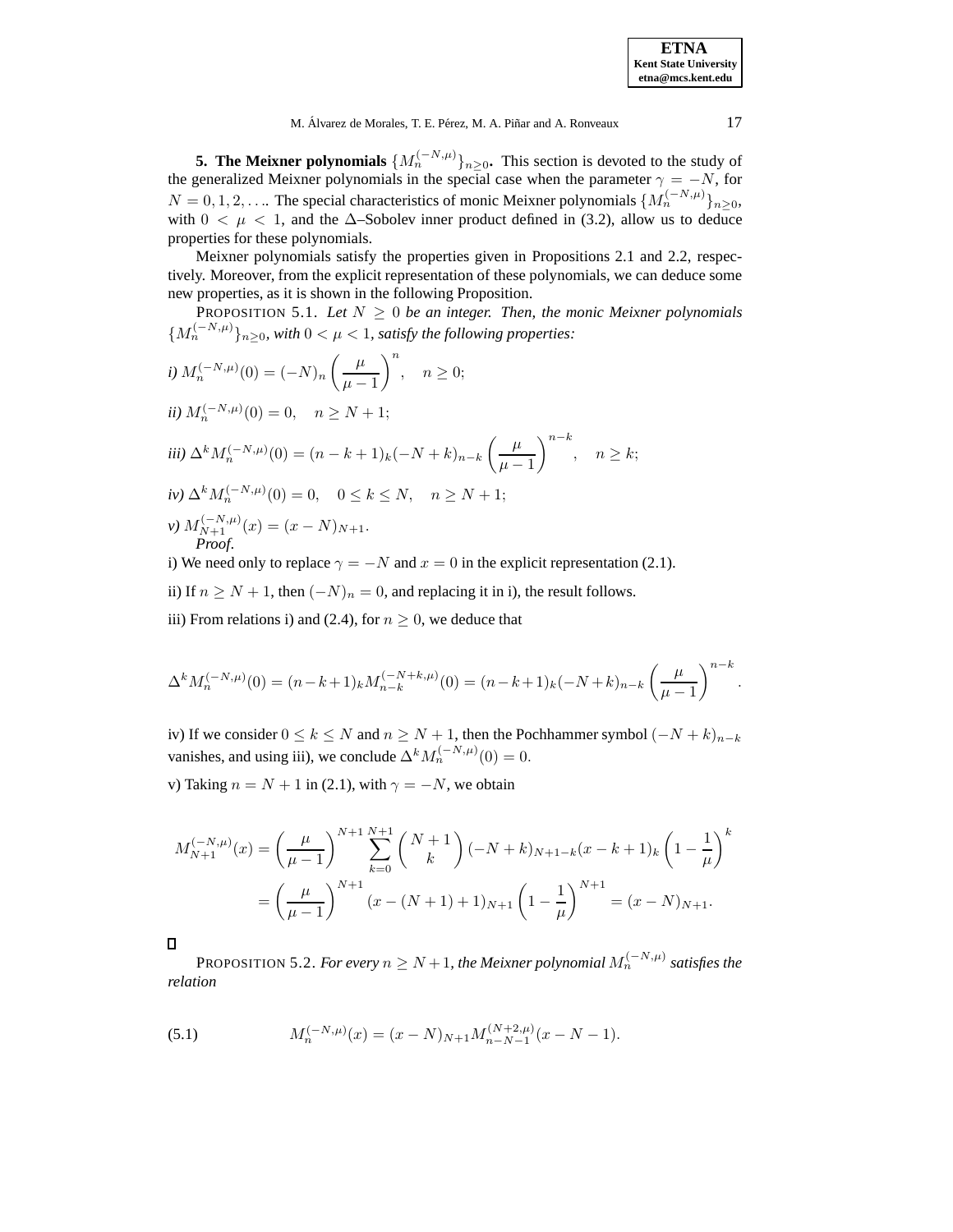*Proof.* The proof uses induction again. For  $n = N + 1$  in (5.1), we get

$$
M_{N+1}^{(-N,\mu)}(x) = (x - N)_{N+1} M_0^{(N+2,\mu)}(x - N - 1).
$$

If  $n = N + 2$ , from the recurrence relation (2.2) for the polynomials  $M_{N+1}^{(-N,\mu)}$ , using  $\gamma_{N+1}^{(-N,\mu)} = 0, \beta_{N+1}^{(-N,\mu)} = \frac{N+1+\mu}{1-\mu} = N+1+\beta_0^{(N+2,\mu)}$ , and the property v) of Proposition 5.1, we get

$$
\begin{aligned} M_{N+2}^{(-N,\mu)}(x) &= \left(x - N - 1 - \beta_0^{(N+2,\mu)}\right) M_{N+1}^{(-N,\mu)}(x) = \\ &= (x - N)_{N+1} \left(x - N - 1 - \beta_0^{(N+2,\mu)}\right) = (x - N)_{N+1} M_1^{(N+2,\mu)}(x - N - 1). \end{aligned}
$$

We will consider now the case  $n \geq N + 2$ . Writing the three-term recurrence relation for the classical polynomials  $M_{n-N-1}^{(N+2,\mu)}(x-N-1)$  and using

$$
\beta_n^{(-N,\mu)} = N + 1 + \beta_{n-N-1}^{(N+2,\mu)}, \quad \gamma_n^{(-N,\mu)} = \gamma_{n-N-1}^{(N+2,\mu)},
$$

expression (2.2) gives

$$
M_{n-N}^{(N+2,\mu)}(x - N - 1) = \left(x - N - 1 - \beta_{n-N-1}^{(N+2,\mu)}\right) M_{n-N-1}^{(N+2,\mu)}(x - N - 1) -
$$
  

$$
- \gamma_{n-N-1}^{(N+2,\mu)} M_{n-N-2}^{(N+2,\mu)}(x - N - 1) =
$$
  
(5.2) 
$$
= \left(x - \beta_n^{(-N,\mu)}\right) M_{n-N-1}^{(N+2,\mu)}(x - N - 1) - \gamma_n^{(-N,\mu)} M_{n-N-2}^{(N+2,\mu)}(x - N - 1).
$$

Now, using an inductive reasoning, from (5.2) we deduce that the three-term recurrence relation for the polynomials  $(x - N)_{N+1} M_{n-N-1}^{(N+2,\mu)}(x - N - 1)$  coincides with the one for the polynomials  $M_n^{(-N,\mu)}$ , and then the result follows.  $\Box$ 

REMARK. From relation (5.1), we deduce that, for every value of  $n \geq N + 1$ , the Meixner polynomial  $M_n^{(-N,\mu)}$  has  $N+1$  real zeros at the form  $x = 0, 1, 2, ..., N$ , as well as  $n - N - 1$  real zeros of odd multiplicity contained in the interval  $[0, +\infty)$ .

Finally, we will prove a difference relation between the Meixner polynomial  $M_n^{(-N,\mu)}$ , with  $n \geq N+1$ , and the classical Meixner polynomial  $M_{n-N-1}^{(N+2,\mu)}$ .

PROPOSITION 5.3. For every  $n \ge N + 1$ , we have

$$
(5.3)\left(I + \frac{\mu}{\mu - 1}\Delta\right)^{N+1} \nabla^{N+1} M_n^{(-N,\mu)}(x) = (n - N)_{N+1} M_{n - N - 1}^{(N+2,\mu)}(x - N - 1).
$$

*Proof.* Using difference property (2.5), for  $k = N + 1$  and  $\gamma = -N$ , and using relation (2.11), we get

$$
\left(I + \frac{\mu}{\mu - 1}\Delta\right)^{N+1} \nabla^{N+1} M_n^{(-N,\mu)}(x) = \left(I + \frac{\mu}{\mu - 1}\Delta\right)^{N+1}.
$$
  
\n
$$
(n - N)_{N+1} M_{n-N-1}^{(1,\mu)}(x - N - 1) = (n - N)_{N+1} M_{n-N-1}^{(N+2,\mu)}(x - N - 1).
$$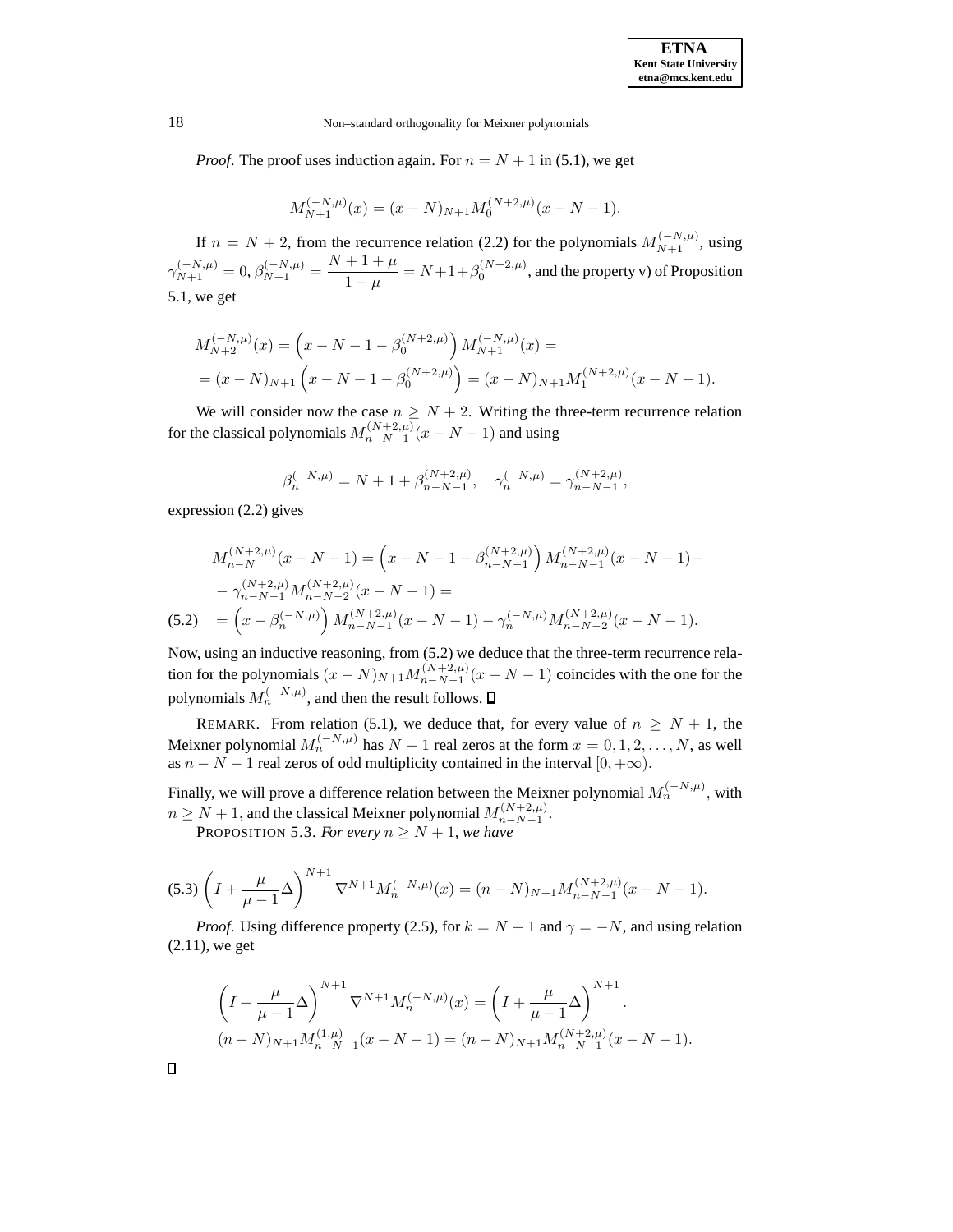**5.1.** ∆**–Sobolev inner product.** Let  $N \geq 0$  be a given integer, and consider the sequence of Meixner polynomials  $\{M_n^{(-N,\mu)}\}_{n>0}$ , with  $0 < \mu < 1$ . We know from Section 3, that this sequence is orthogonal with respect to the inner product defined in (3.4), for  $K \ge \max\{0, [-\gamma + 1]\} = N + 1$ . When  $K = N + 1$ , the  $\Delta$ -Sobolev inner product (3.4) reads

$$
(f,g)_{\Delta}^{(N+1,-N)} =
$$
  
(5.4) 
$$
= \sum_{x=0}^{+\infty} \sum_{j=0}^{N+1} \left( I + \frac{\mu}{\mu - 1} \Delta \right)^{N+1-j} \Delta^j f(x) \left( I + \frac{\mu}{\mu - 1} \Delta \right)^{N+1-j} \Delta^j g(x) \mu^x.
$$

Our purpose, in this particular case, is to obtain a simpler expression for the inner product (5.4).

LEMMA 5.4. Let f be an arbitrary polynomial and  $0 < \mu < 1$  a real number. We have

$$
\mu^x \left( I + \frac{\mu}{\mu - 1} \Delta \right)^n f(x) = \frac{1}{(\mu - 1)^n} \Delta^n \left( \mu^x f(x) \right), \quad n \ge 0.
$$

*Proof.* Let use induction again. If  $n = 0$ , then the result is trivial. For  $n = 1$ , using the relations  $\Delta (fg) = \Delta (f)g + f\Delta (g) + \Delta (f)\Delta (g)$  and  $\Delta (\mu^x) = (\mu - 1) \mu^x$ , we get

$$
\frac{1}{\mu - 1} \Delta (\mu^x f(x)) = \frac{1}{\mu - 1} [\mu^x \Delta (f(x)) + (\mu - 1) \mu^x f(x) + (\mu - 1) \mu^x \Delta (f(x))] =
$$
  

$$
= \frac{\mu^x}{\mu - 1} [(\mu - 1) f(x) + \mu \Delta (f(x))] =
$$
  

$$
= \mu^x \left( I + \frac{\mu}{\mu - 1} \Delta \right) f(x).
$$

Next, we assume that the result is true for  $n-1$  and, we will prove it for n. From the induction hypothesis and the proof in the case  $n = 1$ , we deduce

$$
\mu^x \left( I + \frac{\mu}{\mu - 1} \Delta \right)^n f(x) = \mu^x \left( I + \frac{\mu}{\mu - 1} \Delta \right)^{n-1} \left[ \left( I + \frac{\mu}{\mu - 1} \Delta \right) f(x) \right] =
$$
  
= 
$$
\frac{1}{(\mu - 1)^{n-1}} \Delta^{n-1} \left( \mu^x \left( I + \frac{\mu}{\mu - 1} \Delta \right) f(x) \right) = \frac{1}{(\mu - 1)^n} \Delta^n (\mu^x f(x)).
$$

 $\Box$ 

LEMMA 5.5. *With the above conditions,*

$$
\mu^x \left( I + \frac{1}{\mu - 1} \nabla \right)^n f(x) = \left( \frac{\mu}{\mu - 1} \right)^n \nabla^n \left( \mu^x f(x) \right), \quad n \ge 0.
$$

*Proof.* The proof is analogous to the proof of Lemma 5.4.  $\Box$ 

LEMMA 5.6. Let  $n \geq 0$  be an integer,  $0 \leq \mu \leq 1$  and let f and g be two real polynomi*als. We have*

$$
\mu^x \left( I + \frac{\mu}{\mu - 1} \Delta \right) f \left( I + \frac{\mu}{\mu - 1} \Delta \right) g = \frac{1}{\mu - 1} \left[ \Delta \left( \mu^x f g \right) + \frac{\mu}{\mu - 1} \mu^x \Delta f \Delta g \right].
$$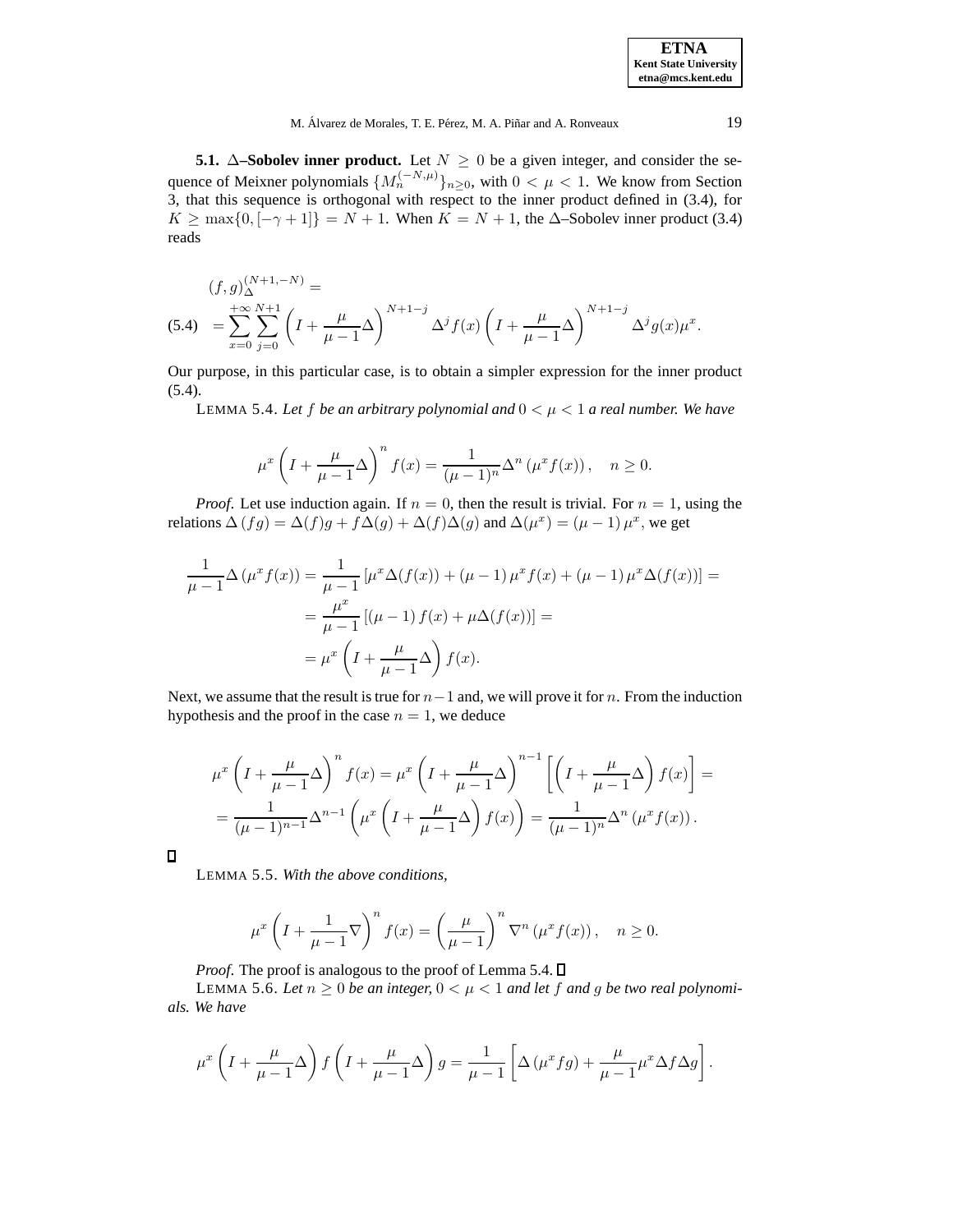*Proof*. We have

$$
\mu^x \left( I + \frac{\mu}{\mu - 1} \Delta \right) f \left( I + \frac{\mu}{\mu - 1} \Delta \right) g = \mu^x \left[ fg + \frac{\mu}{\mu - 1} \left[ \Delta (fg) - \Delta f \Delta g \right] + \left( \frac{\mu}{\mu - 1} \right)^2 \Delta f \Delta g \right] = \mu^x \left( I + \frac{\mu}{\mu - 1} \Delta \right) fg + \frac{\mu}{(\mu - 1)^2} \mu^x \Delta f \Delta g =
$$
  
= 
$$
\frac{1}{\mu - 1} \Delta (\mu^x fg) + \frac{\mu}{(\mu - 1)^2} \mu^x \Delta f \Delta g = \frac{1}{\mu - 1} \left[ \Delta (\mu^x fg) + \frac{\mu}{\mu - 1} \mu^x \Delta f \Delta g \right].
$$

 $\Box$ 

LEMMA 5.7. Let  $N \geq 0$  be a given integer,  $0 < \mu < 1$ , and let f and g be two *polynomials. Then the inner product (5.4) can be written in the form:*

$$
(f,g)_{\Delta}^{(N+1,-N)} = \frac{1}{1-\mu} \left[ (f,g)_{D}^{(N)} + \frac{\mu}{\mu-1} (\Delta f, \Delta g)_{\Delta}^{(N,-N+1)} \right] + \sum_{x=0}^{+\infty} \Delta^{N+1} f(x) \Delta^{N+1} g(x) \mu^{x},
$$

*where*

$$
(f,g)_D^{(N)} = (f(0), \Delta f(0), \dots, \Delta^N f(0)) \Lambda^{(N)} \begin{pmatrix} g(0) \\ \Delta g(0) \\ \dots \\ \Delta^N g(0) \end{pmatrix},
$$

*and*  $\Lambda^{(N)}$  *is defined in* (3.1).

*Proof*. Applying Lemma 5.6 to the inner product (5.4), we get

$$
(f,g)_{\Delta}^{(N-1,-N)} =
$$
\n
$$
= \sum_{x=0}^{+\infty} \sum_{j=0}^{N+1} \left( I + \frac{\mu}{\mu - 1} \Delta \right)^{N+1-j} \Delta^j f(x) \left( I + \frac{\mu}{\mu - 1} \Delta \right)^{N+1-j} \Delta^j g(x) \mu^x
$$
\n
$$
= \sum_{x=0}^{+\infty} \sum_{j=0}^N \left( I + \frac{\mu}{\mu - 1} \Delta \right)^{N+1-j} \Delta^j f(x) \left( I + \frac{\mu}{\mu - 1} \Delta \right)^{N+1-j} \Delta^j g(x) \mu^x
$$
\n
$$
+ \sum_{x=0}^{+\infty} \Delta^{N+1} f(x) \Delta^{N+1} g(x) \mu^x
$$
\n
$$
= \sum_{x=0}^{+\infty} \sum_{j=0}^N \left( I + \frac{\mu}{\mu - 1} \Delta \right) \left( I + \frac{\mu}{\mu - 1} \Delta \right)^{N-j} \Delta^j f \left( I + \frac{\mu}{\mu - 1} \Delta \right)
$$
\n
$$
\left( I + \frac{\mu}{\mu - 1} \Delta \right)^{N-j} \Delta^j g \mu^x + \sum_{x=0}^{+\infty} \Delta^{N+1} f(x) \Delta^{N+1} g(x) \mu^x
$$
\n
$$
= \frac{1}{1 - \mu} \sum_{x=0}^{+\infty} \Delta \left( \sum_{j=0}^N \left( I + \frac{\mu}{\mu - 1} \Delta \right)^{N-j} \Delta^j f \left( I + \frac{\mu}{\mu - 1} \Delta \right)^{N-j} \Delta^j g \mu^x \right)
$$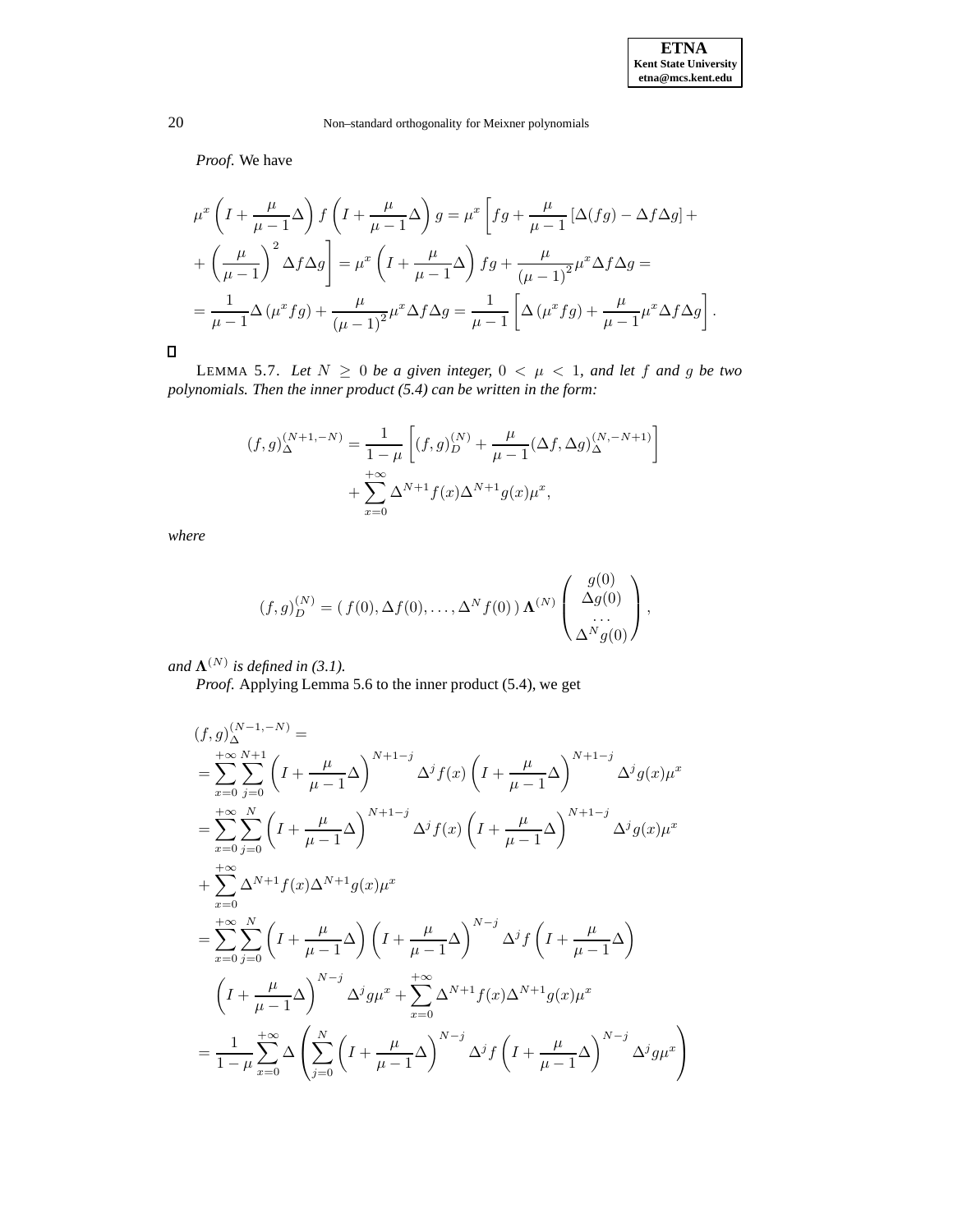$$
+\frac{\mu}{(\mu-1)^2} \sum_{x=0}^{+\infty} \sum_{j=0}^{N} \left( I + \frac{\mu}{\mu-1} \Delta \right)^{N-j} \Delta^{j+1} f \left( I + \frac{\mu}{\mu-1} \Delta \right)^{N-j} \Delta^{j+1} g \mu^{x} + \sum_{x=0}^{+\infty} \Delta^{N+1} f(x) \Delta^{N+1} g(x) \mu^{x} = \frac{1}{1-\mu} \sum_{j=0}^{N} \left| \left( I + \frac{\mu}{\mu-1} \Delta \right)^{N-j} \Delta^{j} f \left( I + \frac{\mu}{\mu-1} \Delta \right)^{N-j} \Delta^{j} g \mu^{x} \right|_{x=0}^{x=\pm \infty} + \frac{\mu}{(\mu-1)^2} (\Delta f, \Delta g)_{\Delta}^{(N,-N+1)} + \sum_{x=0}^{+\infty} \Delta^{N+1} f(x) \Delta^{N+1} g(x) \mu^{x} = \frac{1}{1-\mu} \left[ (f, g)_{D}^{(N)} + \frac{\mu}{\mu-1} (\Delta f, \Delta g)_{\Delta}^{(N,-N+1)} \right] + \sum_{x=0}^{+\infty} \Delta^{N+1} f(x) \Delta^{N+1} g(x) \mu^{x}.
$$

 $\Box$ 

PROPOSITION 5.8. *With the above conditions, the inner product (5.4) can be expressed as:*

(5.5) 
$$
(f,g)_{\Delta}^{(N+1,-N)} = \frac{1}{1-\mu} \sum_{i=0}^{N} \left(\frac{\mu}{(\mu-1)^2}\right)^i (\Delta^i f, \Delta^i g)_{D}^{(N-i)}
$$

$$
+ \left(\sum_{i=0}^{N+1} \left(\frac{\mu}{(\mu-1)^2}\right)^i\right) \sum_{x=0}^{+\infty} \Delta^{N+1} f(x) \Delta^{N+1} g(x) \mu^x.
$$

*Proof*. Iterating in Lemma 5.7, the inner product (5.4) reads

$$
(f,g)_{\Delta}^{(N+1,-N)}
$$
\n
$$
= \frac{1}{1-\mu} \left[ (f,g)_{D}^{(N)} + \frac{\mu}{\mu-1} (\Delta f, \Delta g)_{\Delta}^{(N,-N+1)} \right] + \sum_{x=0}^{+\infty} \Delta^{N+1} f(x) \Delta^{N+1} g(x) \mu^{x}
$$
\n
$$
= \frac{1}{1-\mu} (f,g)_{D}^{(N)}
$$
\n
$$
+ \frac{\mu}{(\mu-1)^{2}} \left[ \frac{1}{1-\mu} \left[ (\Delta f, \Delta g)_{D}^{(N-1)} + \frac{\mu}{\mu-1} (\Delta^{2} f, \Delta^{2} g)_{\Delta}^{(N-1,-N+2)} \right] + \sum_{x=0}^{+\infty} \Delta^{N+1} f(x) \Delta^{N+1} g(x) \mu^{x} \right]
$$
\n
$$
= \frac{1}{1-\mu} \left[ (f,g)_{D}^{(N)} + \frac{\mu}{(\mu-1)^{2}} (\Delta f, \Delta g)_{D}^{(N-1)} \right] + \left( \frac{\mu}{(\mu-1)^{2}} \right)^{2}
$$
\n
$$
(\Delta^{2} f, \Delta^{2} g)_{\Delta}^{(N-1,-N+2)} + \left( 1 + \frac{\mu}{(\mu-1)^{2}} \right) \sum_{x=0}^{+\infty} \Delta^{N+1} f(x) \Delta^{N+1} g(x) \mu^{x}
$$
\n
$$
= \dots = \frac{1}{1-\mu} \sum_{i=0}^{N} \left( \frac{\mu}{(\mu-1)^{2}} \right)^{i} (\Delta^{i} f, \Delta^{i} g)_{D}^{(N-i)}
$$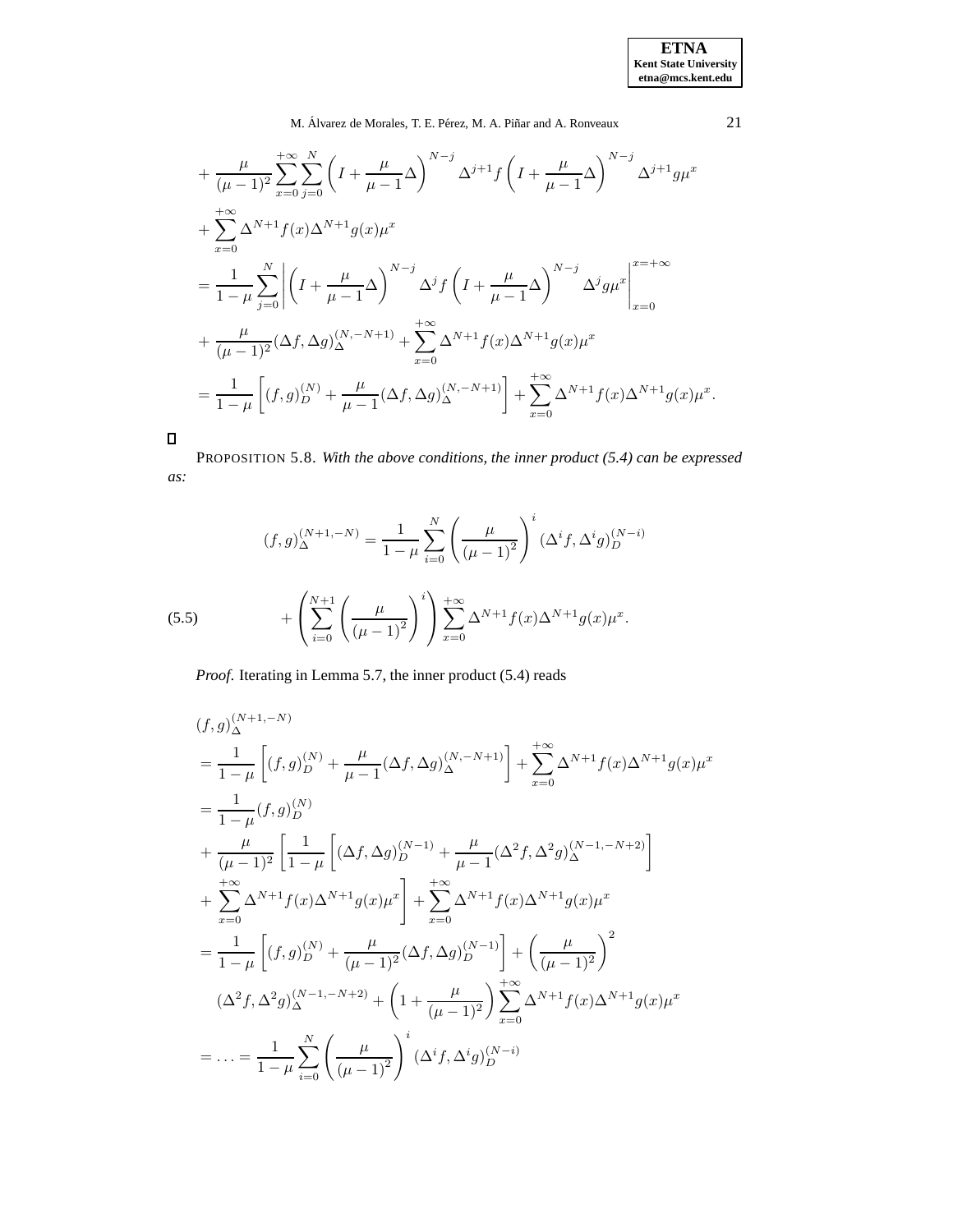+ 
$$
\left(\sum_{i=0}^{N+1} \left(\frac{\mu}{(\mu-1)^2}\right)^i\right) \sum_{x=0}^{+\infty} \Delta^{N+1} f(x) \Delta^{N+1} g(x) \mu^x
$$
.

 $\Box$ 

REMARK. It is well known that the Meixner polynomials  $\{M_n^{(-N,\mu)}\}$ , with  $0 < \mu < 1$ , for  $n = 0, 1, ..., N$ , are the Kravchuk polynomials  $\{K_n^p(x, N+1)\}\$ , where the parameter p is given by the relation

$$
\frac{1}{p} = 1 - \frac{1}{\mu}.
$$

In this form, the previous result allows us to give properties of ∆–Sobolev orthogonality for the Kravchuk polynomials, since the term corresponding to the infinite sum in the ∆–Sobolev product (5.5), vanishes for all polynomial of degree less or equal to N.

**5.2. The operator**  $\mathcal{F}^{(N+1)}$ . In the particular case  $\gamma = -N$ , it is possible to find a compact expression for the operator  $\mathcal{F}^{(N+1)}$  defined in (4.3).

Let us remember that when  $K = N + 1$  and  $\gamma = -N$ , we have

$$
\rho(x) = \mu^x, \quad \Phi(x; N+1) = \mu^{N+1}(x - N)_{N+1}, \quad 0 < \mu < 1.
$$

So, if we use Lemmas 5.4 and 5.5, expression (4.3) can be written in the form

$$
\mathcal{F}^{(N+1)} = \frac{\mu^{N+1}(x - N)_{N+1}}{\mu^x} \sum_{j=0}^{N+1} (-\nabla)^j \left( I + \frac{\mu}{1-\mu} \nabla \right)^{N+1-j} \mu^x \left( I + \frac{\mu}{\mu-1} \Delta \right)^{N+1-j} \Delta^j
$$
\n
$$
= \frac{\mu^{N+1}(x - N)_{N+1}}{\mu^x} \sum_{j=0}^{N+1} (-1)^j \left( I + \frac{\mu}{1-\mu} \nabla \right)^{N+1-j}
$$
\n
$$
\nabla^j \left( \mu^x \left( I + \frac{\mu}{\mu-1} \Delta \right)^{N+1-j} \Delta^j \right)
$$
\n
$$
= \frac{\mu^{N+1}(x - N)_{N+1}}{\mu^x} \sum_{j=0}^{N+1} (-1)^j \left( I + \frac{\mu}{1-\mu} \nabla \right)^{N+1-j}
$$
\n
$$
\Delta^j \left( \mu^{x-j} \left( I + \frac{\mu}{\mu-1} \Delta \right)^{N+1-j} \nabla^j \right)
$$
\n
$$
= \frac{\mu^{N+1}(x - N)_{N+1}}{\mu^x} \sum_{j=0}^{N+1} \left( \frac{1-\mu}{\mu} \right)^j \left( I + \frac{\mu}{1-\mu} \nabla \right)^{N+1-j} \mu^x \left( I + \frac{\mu}{\mu-1} \Delta \right)^{N+1} \nabla^j
$$
\n
$$
= \frac{\mu^{N+1}(x - N)_{N+1}}{\mu^x} \sum_{j=0}^{N+1} \left( \frac{1-\mu}{\mu} \right)^j \sum_{i=0}^{N+1-j} \left( \frac{N+1-j}{i} \right) \left( \frac{\mu}{1-\mu} \right)^i
$$
\n
$$
\nabla^i \left( \mu^x \left( I + \frac{\mu}{\mu-1} \Delta \right)^{N+1} \nabla^j \right)
$$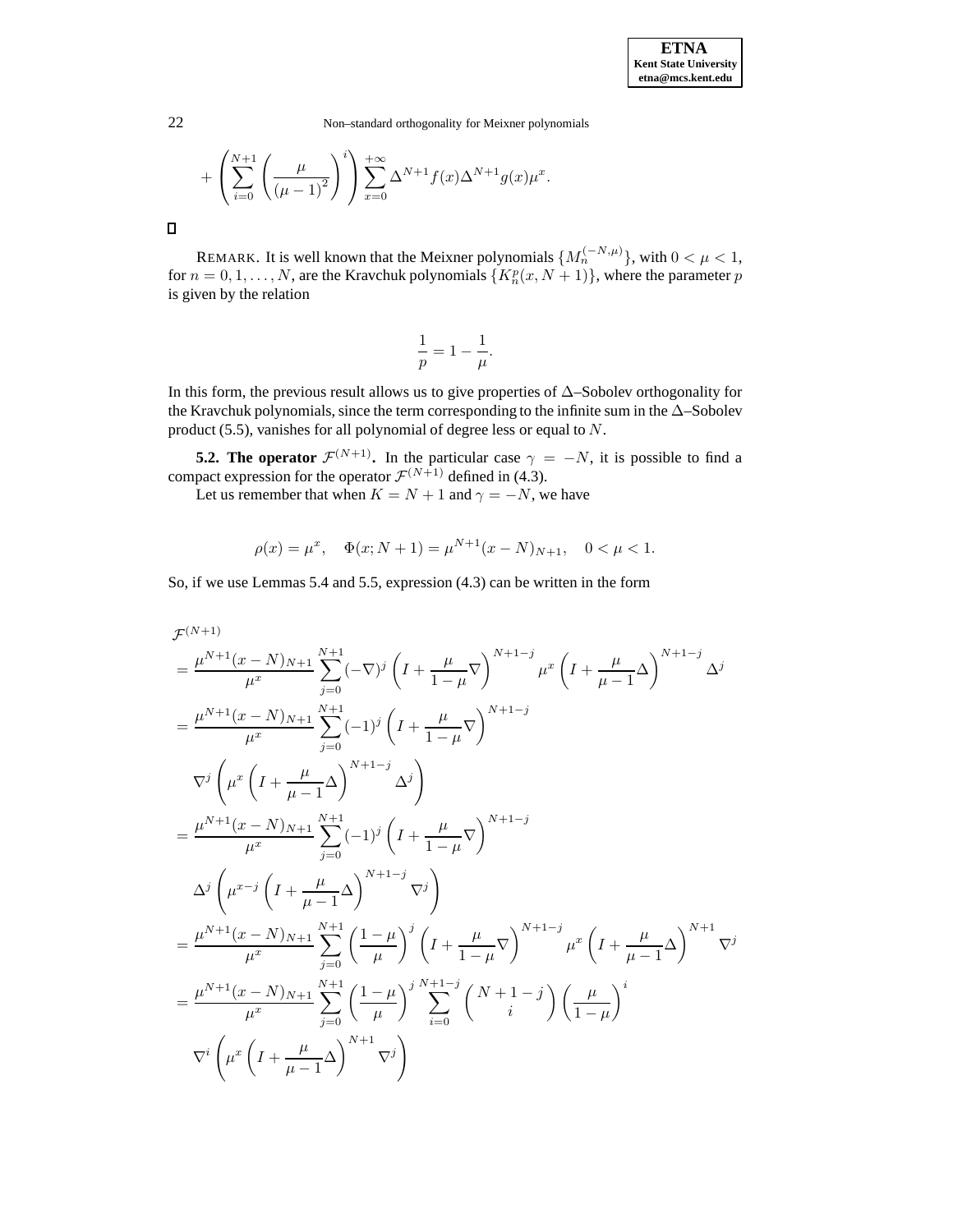**ETNA Kent State University etna@mcs.kent.edu**

M. Álvarez de Morales, T. E. Pérez, M. A. Piñar and A. Ronveaux 23

$$
= \frac{\mu^{N+1}(x-N)_{N+1}}{\mu^x} \sum_{j=0}^{N+1} \left(\frac{1-\mu}{\mu}\right)^j \sum_{i=0}^{N+1-j} {N+1-j \choose i} (-1)^i \mu^x \left(I + \frac{1}{\mu-1} \nabla\right)^i
$$
  

$$
\left(I + \frac{\mu}{\mu-1} \Delta\right)^{N+1} \nabla^j
$$
  

$$
= \mu^{N+1}(x-N)_{N+1} \left(I + \frac{\mu}{\mu-1} \Delta\right)^{N+1} \sum_{j=0}^{N+1} \left(\frac{1-\mu}{\mu}\right)^j \left(\frac{1}{1-\mu}\right)^{N+1-j} \nabla^{N+1-j} \nabla^j
$$
  

$$
= \left(\sum_{j=0}^{N+1} \left(\frac{\mu}{1-\mu}\right)^{N+1-j} (1-\mu)^j\right) (x-N)_{N+1} \left(I + \frac{\mu}{\mu-1} \Delta\right)^{N+1} \nabla^{N+1}.
$$

In this way, the difference operator  $\mathcal{F}^{(N+1)}$  could be expressed as

(5.6) 
$$
\mathcal{F}^{(N+1)} = m(\mu, N)(x - N)_{N+1} \left( I + \frac{\mu}{\mu - 1} \Delta \right)^{N+1} \nabla^{N+1},
$$

where

$$
m(\mu, N) = (1 - \mu)^{N+1} \sum_{i=0}^{N+1} \left( \frac{\mu}{(\mu - 1)^2} \right)^i.
$$

REMARK. The operator  $\mathcal{F}^{(N+1)}$  vanishes for every polynomial of degree less or equal to  $N$ .

From relation (4.5), we know that the operator  $\mathcal{F}^{(N+1)}$  preserves the degree of the polynomials. In fact, we have

(5.7) 
$$
\mathcal{F}^{(N+1)}x^n = F(n, N+1)x^n + \dots, \quad n \ge N+1,
$$

where  $F(n, N + 1)$  denotes the leading coefficient of the polynomial  $\mathcal{F}^{(N+1)}x^n$ , and

$$
F(n, N + 1) = m(\mu, N) \frac{n!}{(n - N - 1)!}.
$$

From Theorem 4.5, we deduce that the operator  $\mathcal{F}^{(N+1)}$  is symmetric with respect to the inner product defined in (5.5). And from Proposition 4.4, we can obtain a representation of the ∆–Sobolev inner product in terms of the inner product associated to the weight function  $\mu^x$ .

As a consequence of the relation (5.7) and the symmetric character of the operator  $\mathcal{F}^{(N+1)}$ , we deduce that the generalized Meixner polynomials  $\{M_n^{(-N,\mu)}\}_{n \ge N+1}$ , with  $0 < \mu < 1$ , are the eigenfunctions of the operator  $\mathcal{F}^{(N+1)}$ , as we state in the following Proposition.

PROPOSITION 5.9. Let  $N \geq 0$  be a given integer and  $0 < \mu < 1$ . Then, for every  $n \geq N + 1$ *, we have*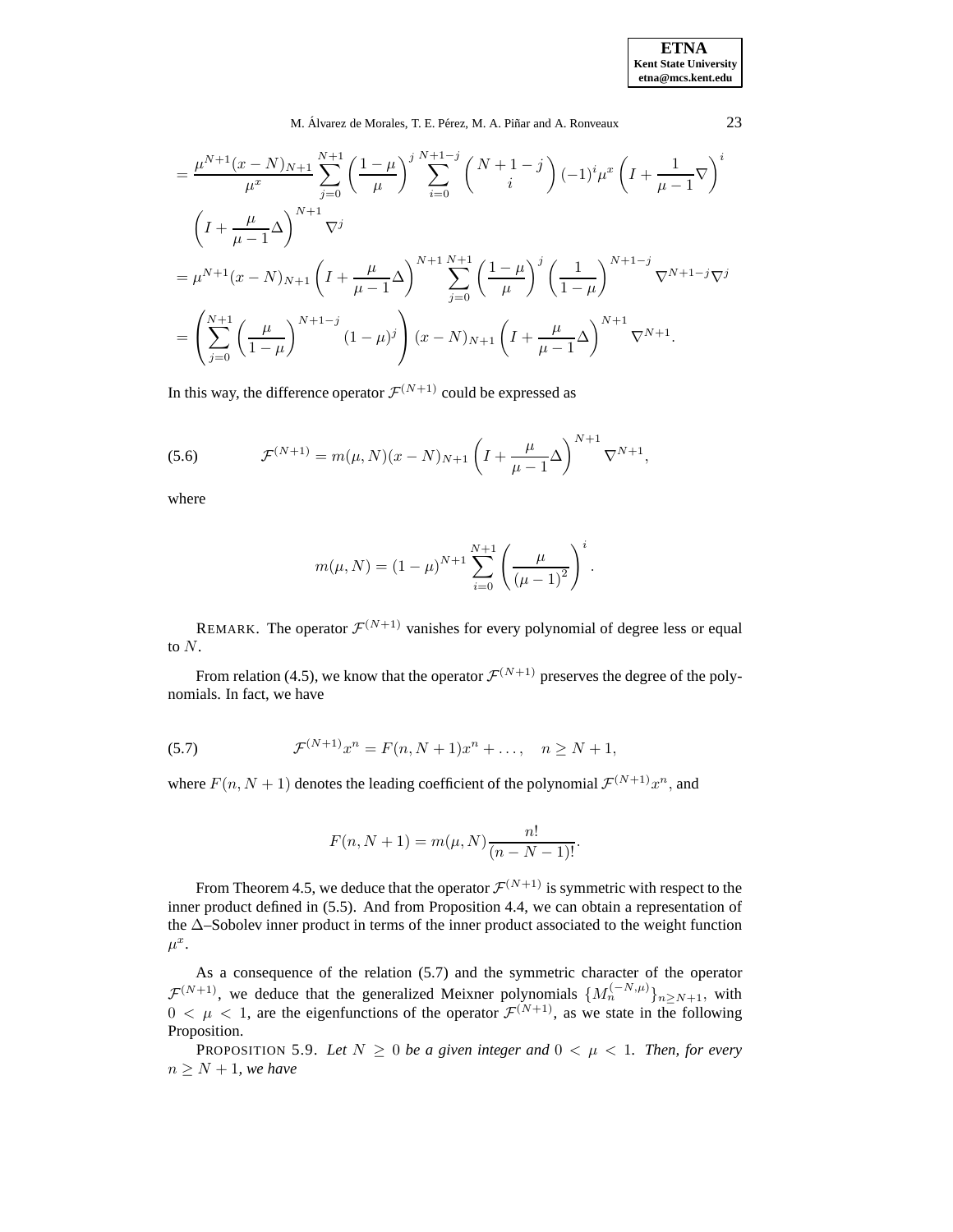(5.8) 
$$
\mathcal{F}^{(N+1)} M_n^{(-N,\mu)}(x) = m(\mu, N) \frac{n!}{(n - N - 1)!} M_n^{(-N,\mu)}(x).
$$

*Proof.* Using the relation (4.8) for  $K = N + 1$  and Theorem 4.5, and identifying the leading coefficients, the result follows.  $\square$ 

From Proposition 4.4, we can deduce several relations between the generalized Meixner polynomials and the classical Meixner polynomials.

PROPOSITION 5.10. Let  $N \geq 0$  be a given integer and  $0 < \mu < 1$ . Then,

$$
(5.9) i) (x - N)_{N+1} M_n^{(1,\mu)}(x) = M_{n+N+1}^{(-N,\mu)}(x) + \sum_{i=n}^{n+N} \alpha_{n,i} M_i^{(-N,\mu)}(x), \quad n \ge 0;
$$

ii) *For*  $n \geq N + 1$ *, we get* 

$$
\mathcal{F}^{(N+1)} M_n^{(-N,\mu)}(x) =
$$
  
(5.10) 
$$
= m(\mu, N) \frac{n!}{(n - N - 1)!} M_n^{(1,\mu)}(x) + \sum_{i=n-N-1}^{n-1} \beta_{n,i} M_i^{(1,\mu)}(x).
$$

From the property of  $\Delta$ –Sobolev orthogonality for the generalized Meixner polynomials we can obtain certain properties of these polynomials. In particular, using expression (5.6) of the difference operator  $\mathcal{F}^{(N+1)}$ , we can recover the properties (5.1) and (5.3).

PROPOSITION 5.11. Let  $n \geq N + 1$  be an integer. Then, we have

i) 
$$
M_n^{(-N,\mu)}(x) = (x - N)_{N+1} M_{n-N-1}^{(N+2,\mu)}(x - N - 1);
$$

ii) 
$$
\left(I + \frac{\mu}{\mu - 1} \Delta\right)^{N+1} \nabla^{N+1} M_n^{(-N,\mu)}(x) = \frac{n!}{(n - N - 1)!} M_{n - N - 1}^{(N+2,\mu)}(x - N - 1).
$$

*Proof.* i) Writing the polynomial  $(x - N)_{N+1} M_{n-N-1}^{(N+2,\mu)} (x - N - 1)$  as a linear combination of the generalized Meixner polynomials  $\{M_i^{(-N,\mu)}\}_{i\geq 0}$ :

$$
(x - N)_{N+1} M_{n-N-1}^{(N+2,\mu)}(x - N - 1) = \sum_{i=0}^{n} a_{n,i} M_i^{(-N,\mu)}(x - N - 1).
$$

Using Proposition 4.4 and the expression of the operator  $\mathcal{F}^{(N+1)}$ , the coefficients  $a_{n,i}$  are

$$
a_{n,i} = \frac{\left( (x - N)_{N+1} M_{n-N-1}^{(N+2,\mu)} (x - N - 1), M_i^{(-N,\mu)} (x - N - 1) \right)_{\Delta}^{(N+1,-N)}}{\left( M_i^{(-N,\mu)} (x - N - 1), M_i^{(-N,\mu)} (x - N - 1) \right)_{\Delta}^{(N+1,-N)}}
$$